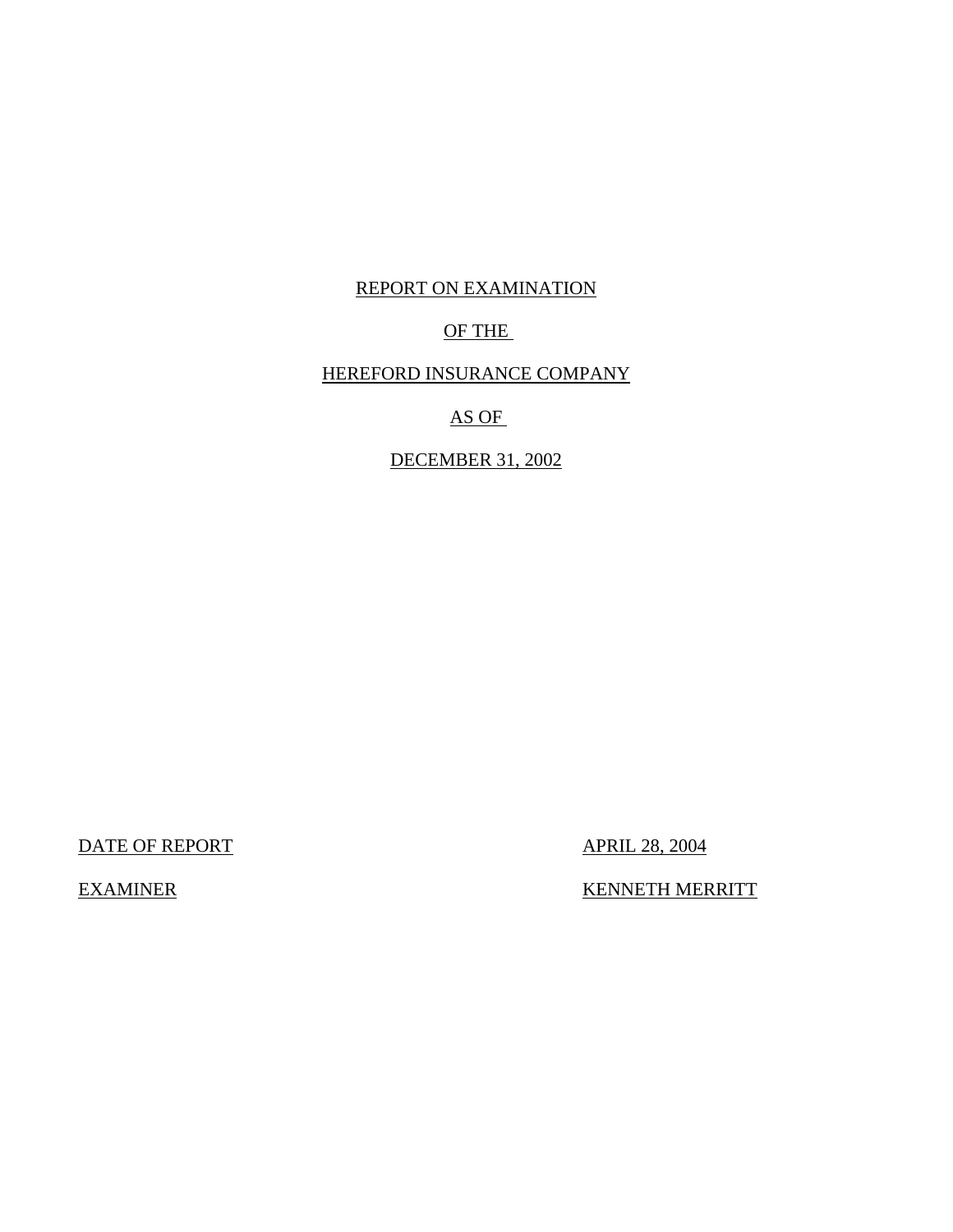# TABLE OF CONTENTS

| <b>ITEM</b>                                             |                                                                                                                                                                                  | PAGE NO.                                          |
|---------------------------------------------------------|----------------------------------------------------------------------------------------------------------------------------------------------------------------------------------|---------------------------------------------------|
| 1.                                                      | Scope of Examination                                                                                                                                                             | $\overline{2}$                                    |
| 2.                                                      | Description of Company                                                                                                                                                           | 3                                                 |
| Α.<br><b>B</b> .<br>$C_{\cdot}$<br>D.<br>Ε.<br>F.<br>G. | Management<br>Territory and plan of operation<br>Reinsurance<br>Holding company system<br><b>Abandoned Property Laws</b><br>Significant operating ratios<br>Accounts and records | $\mathfrak{Z}$<br>8<br>10<br>13<br>17<br>18<br>19 |
| 3.                                                      | <b>Financial statements</b>                                                                                                                                                      | 25                                                |
| A.<br><b>B.</b>                                         | Balance sheet<br>Underwriting and investment exhibit                                                                                                                             | 25<br>27                                          |
| 4.                                                      | Losses and loss adjustment expenses                                                                                                                                              | 28                                                |
| 5.                                                      | Ceded reinsurance balances payable                                                                                                                                               | 29                                                |
| 6.                                                      | Market conduct activities                                                                                                                                                        | 29                                                |
| 7.                                                      | Compliance with prior report on examination                                                                                                                                      | 30                                                |
| 8.                                                      | Summary of comments and recommendations                                                                                                                                          | 35                                                |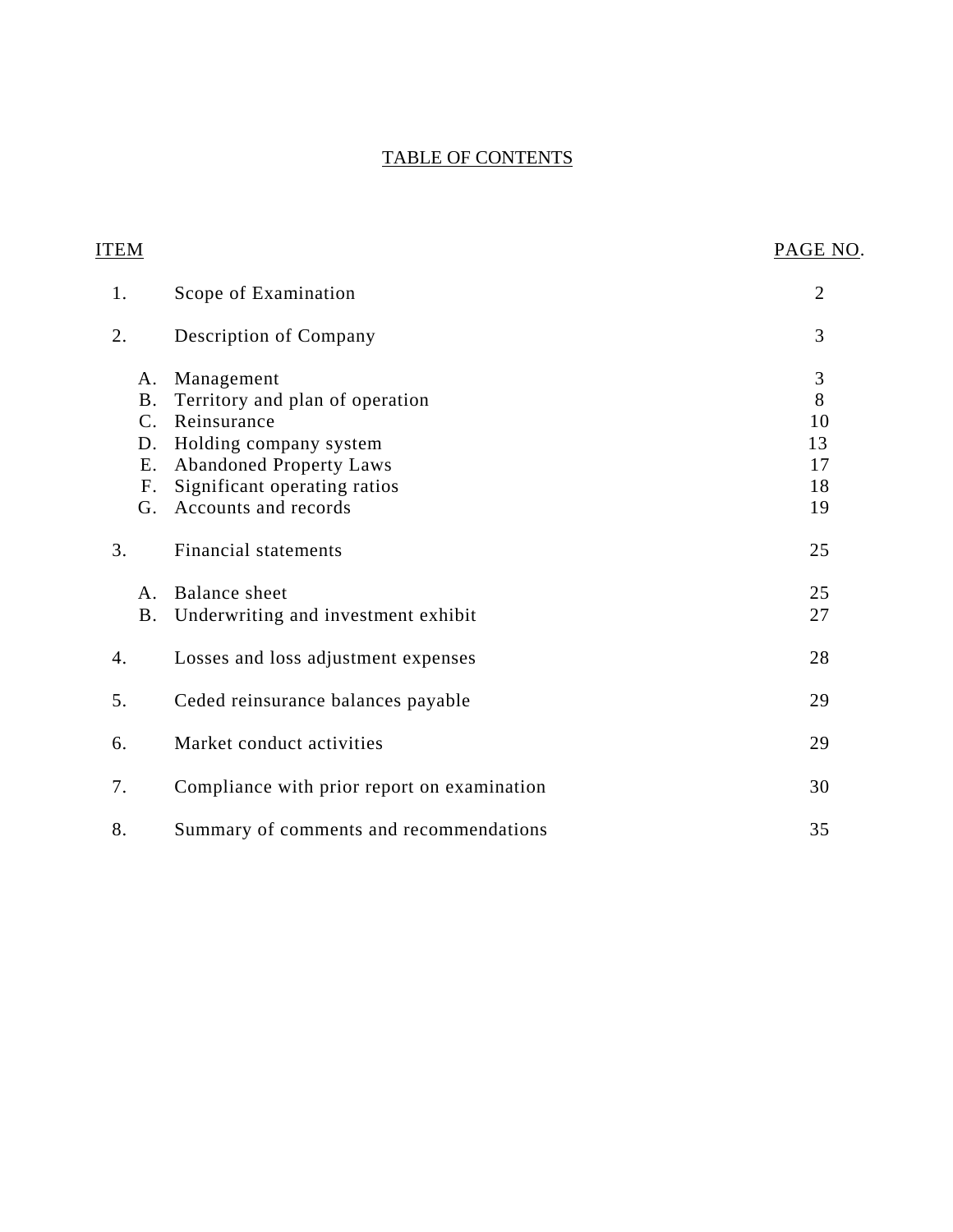

STATE OF NEW YORK INSURANCE DEPARTMENT 25 BEAVER STREET NEW YORK, NEW YORK 10004

April 28, 2004

Honorable Gregory V. Serio Superintendent of Insurance Albany, New York 12257

Dear Sir:

Pursuant to the requirements of the New York Insurance Law, and in compliance with the instructions contained in Appointment Number 22087 dated August 6, 2003 attached hereto, I have made an examination into the condition and affairs of Hereford Insurance Company as of December 31, 2002, and submit the following report thereon.

Wherever the designations "the Company" or "Hereford" appear herein without qualification, they should be understood to indicate Hereford Insurance Company.

Wherever the term "Department" appears herein without qualification, it should be understood to mean the New York Insurance Department.

The examination was conducted at the Company's administrative offices located at 24-25 Jackson Avenue, Long Island City, New York 11101.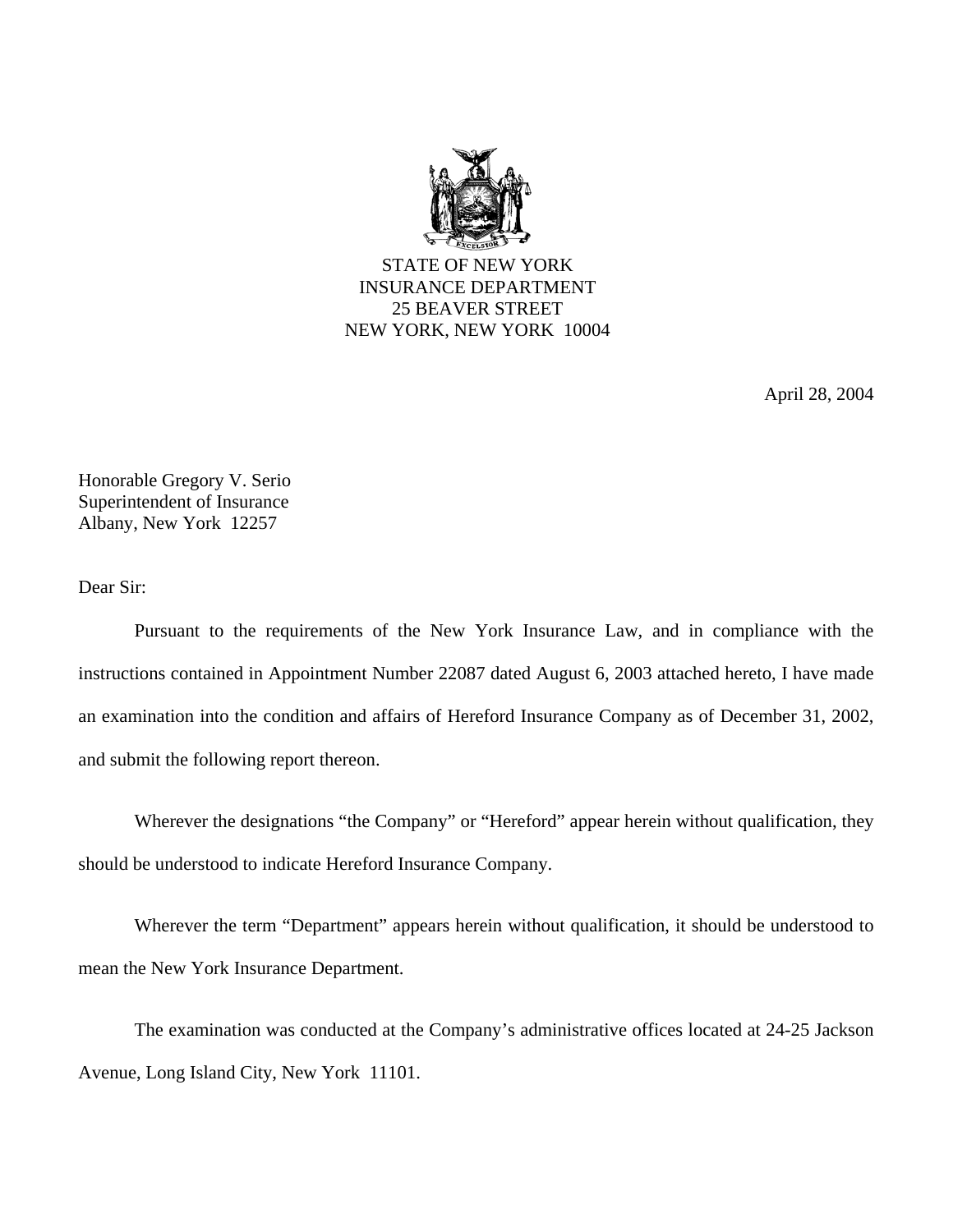#### 1. **SCOPE OF EXAMINATION**

<span id="page-3-0"></span>The previous examination was conducted as of December 31, 1998. This examination covered the four year period from January 1, 1999 through December 31, 2002. Transactions occurring subsequent to this period were reviewed where deemed appropriate by the examiner.

The examination comprised a complete verification of assets and liabilities as of December 31, 2002, a review of income, disbursements and company records deemed necessary to accomplish such analysis or verification, and utilized, to the extent considered appropriate, work performed by the Company's independent public accountants. A review or audit was also made of the following items as called for in the Examiners Handbook of the National Association of Insurance Commissioners:

> History of Company Management and control Corporate records Fidelity bond and other insurance Territory and plan of operation Growth of Company Business in force by states Loss experience Reinsurance Accounts and records Financial statements

A review was also made to ascertain what action was taken by the Company with regard to comments and recommendations contained in the prior report on examination. This report on examination is confined to financial statements and comments on those matters, which involve departures from laws, regulations or rules, or which are deemed to require explanation or description.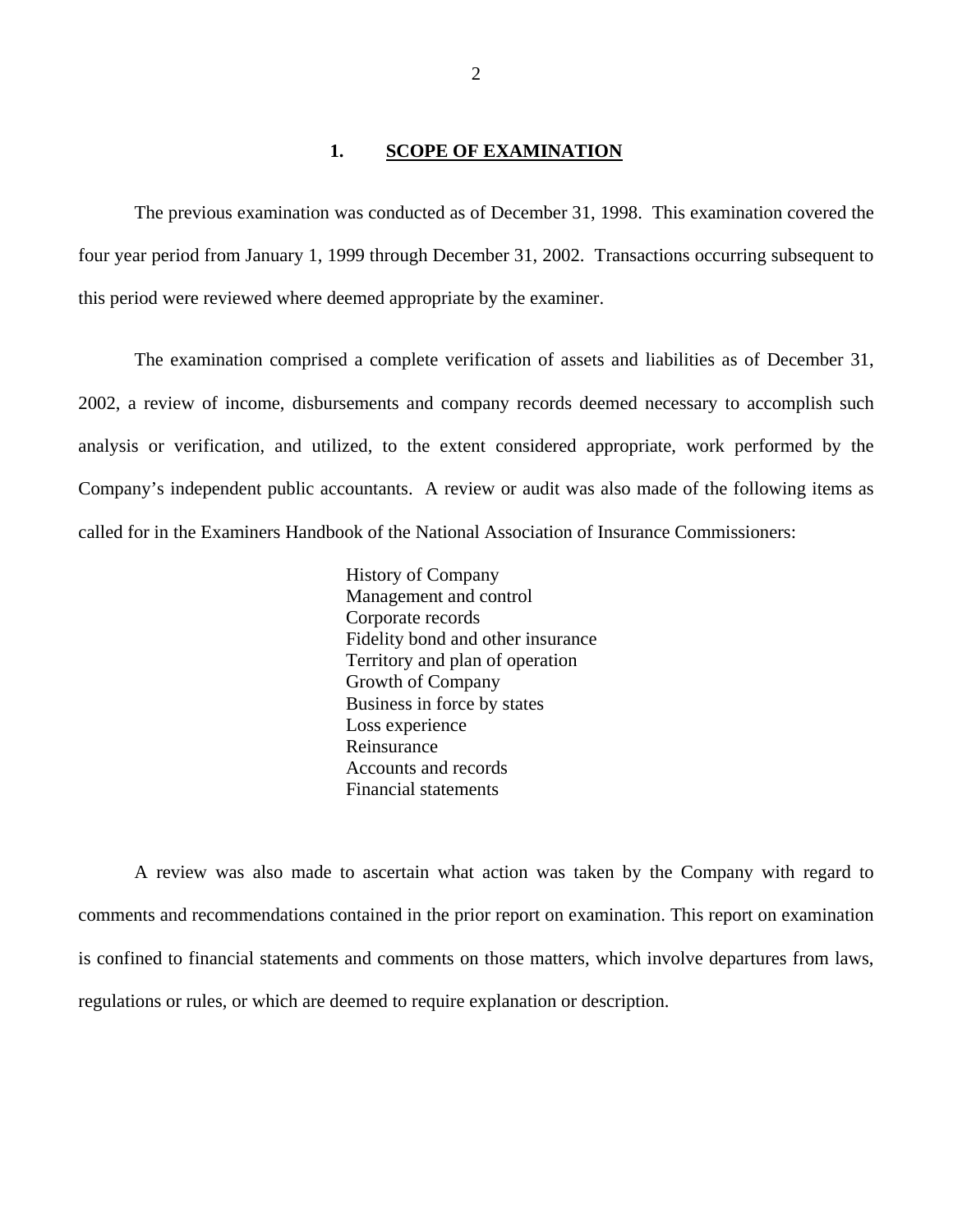## **2. DESCRIPTION OF COMPANY**

<span id="page-4-0"></span>The Company was incorporated under the laws of the State of New York on October 5, 1982 and commenced business on April 1, 1986,

The Company's paid in capital is \$1,000,000, comprised of 1,000,000 shares of \$1 par value per share common stock. Gross paid in and contributed surplus is \$709,200, which remains unchanged from the prior examination period.

## A. Management

Pursuant to the Company's charter and by-laws, management of the Company is vested in a board of directors consisting of not less than thirteen nor more than twenty members. The following individuals comprised the Company's board of directors at December 31, 2002:

Vincent P. Bitet President,

Paul E. Boucher Retired, Pocono Summit, PA Political Consultant

Neil Greenbaum President.

#### Name and Residence Principal Business Affiliation

Smithtown, NY Bitet Insurance Brokerage, Inc.

Richard Chin Chief Operating Officer, Wantagh, NY Pearland Brokerage

Karen Greenbaum Vice President & Secretary, Roslyn, NY Hereford Insurance Company

Roslyn, NY Hereford Insurance Company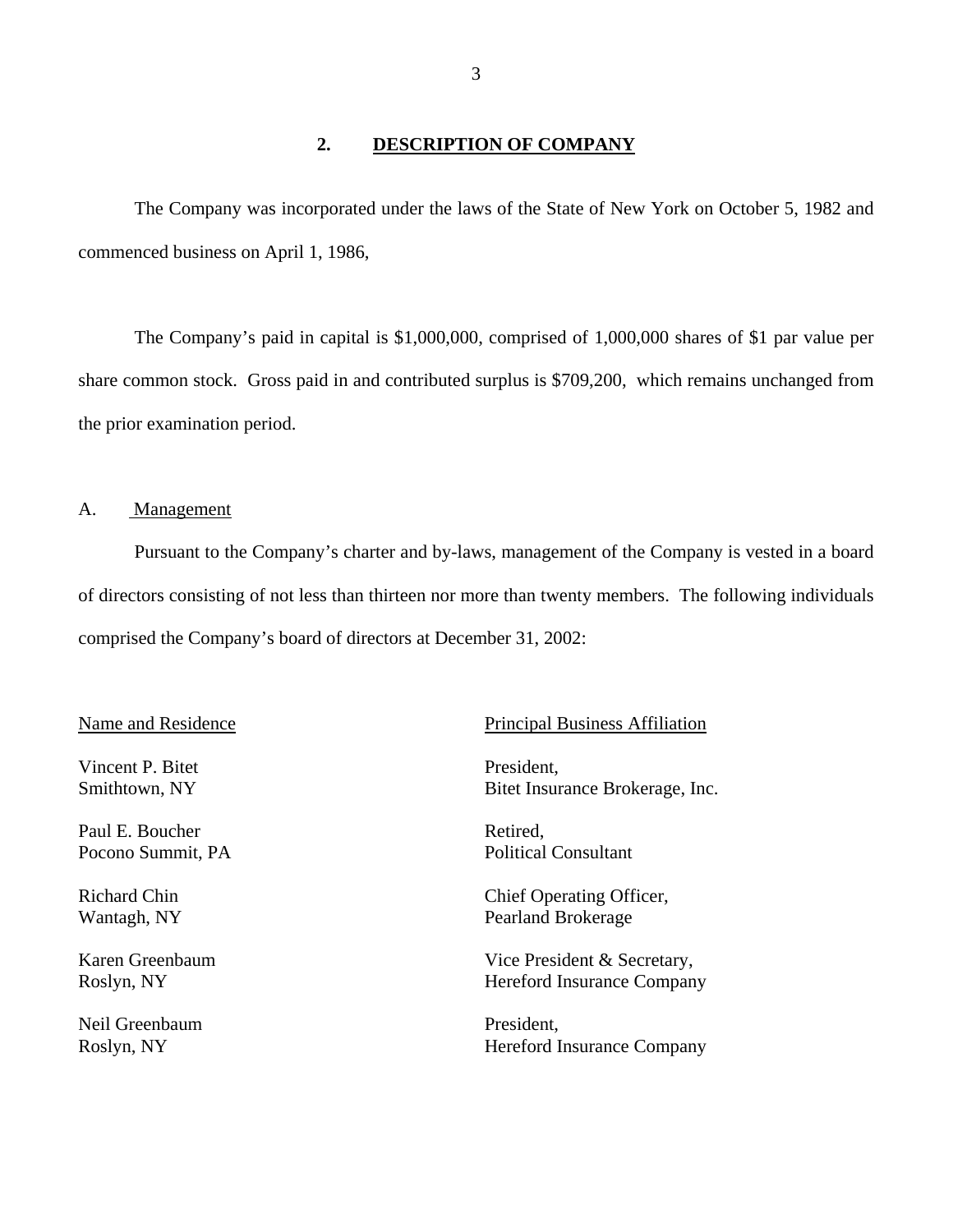Pearl Greenbaum Treasurer,

Eugene Haber, Esq. Partner,

Barbara Hamill Vice President,

John Hamill President,

Lisa K. Kuba, Esq. Attorney, Syosset, NY Private Practice

Riverhead, NJ PNC Bank

David Pollack **Executive Director**,

Name and Residence Principal Business Affiliation

Boynton Beach, FL Hereford Insurance Company

Roslyn, NY Colbert, Haber & Haber

Avon, CT Hereford Insurance Company

Avon, CT Suburban Greater Hartford Realty Mgmt. Corp.

Steven Nadler Senior Vice President,

Washingtonville, NY Committee for Taxi Safety

Annie Weinstein Senior Vice President, Baldwin, NY Hereford Insurance Company

During each year of the examination period, the Company held one annual board meeting, as called for in the by-laws. A review of the minutes of the board of directors' meetings held during the examination period revealed that the directors participated in the meetings either by actual attendance or via telecommunication access. However, the Company's by-laws do not provide for directors' participation by telecommunication medium. It is recommended that the Company amend its by-laws to allow for attendance via conference call.

A review of the minutes of the board of directors' meetings revealed that the directors did not approve any of the Company's investment transactions during the examination period. Section 1411(a) of the New York Insurance Law provides that: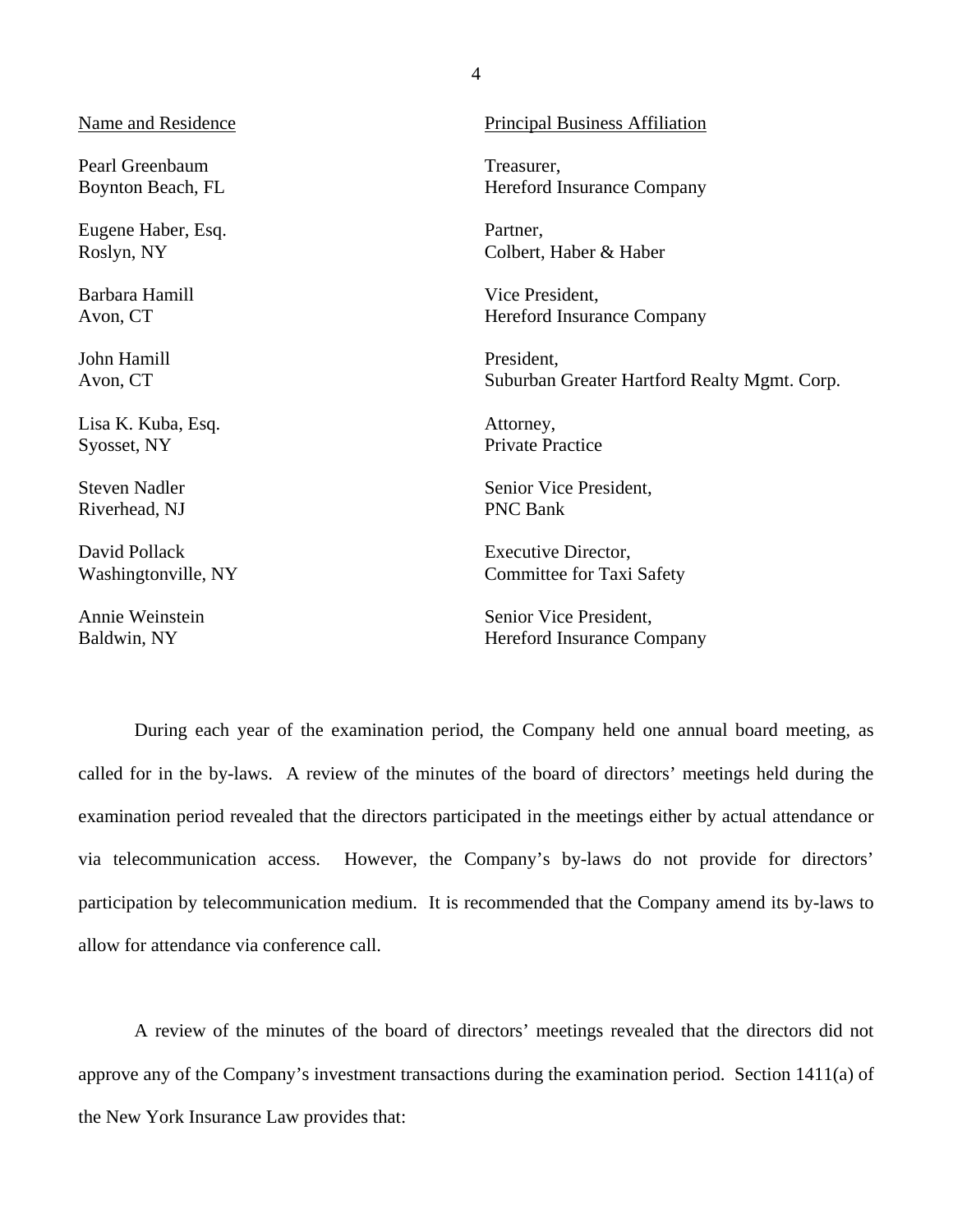"No domestic insurer shall make any loan or investment, unless authorized or approved by its board of directors or a committee thereof responsible for supervising or making such investment or loan. The committee's minutes shall be recorded and a report submitted to the board of directors at its next meeting".

It is recommended that the Company comply with the provisions of Section 1411(a) of the New

York Insurance Law.

As of December 31, 2002, the following were the principal officers of the Company:

| Name            | Title                        |
|-----------------|------------------------------|
| Neil Greenbaum  | President                    |
| Annie Weinstein | <b>Senior Vice President</b> |
| Karen Greenbaum | Secretary and Vice President |
| Pearl Greenbaum | Treasurer                    |
| Lisa Kuba       | Vice President               |
| Barbara Hamill  | Vice President               |
| John Hamill     | Vice President               |

Examination review indicated that Karen Greenbaum, Lisa Kuba, Barbara Hamill, and John Hamill are vice presidents of the Company. Article IV, Section 4 of the Company by-laws state the duties of officers of the company are as follows:

# "4. VICE-PRESIDENTS

During the absence or disability of the president, the vice president … shall have all the powers and the functions of the president. Each vice-president shall perform such other duties as the board shall prescribe."

None of the vice presidents have any active roles in the management of company. Furthermore, none of the vice presidents are on-site at the Company's office. Therefore, it appears that all of the vice presidents of the Company would be unable to discharge the duties associated with their office.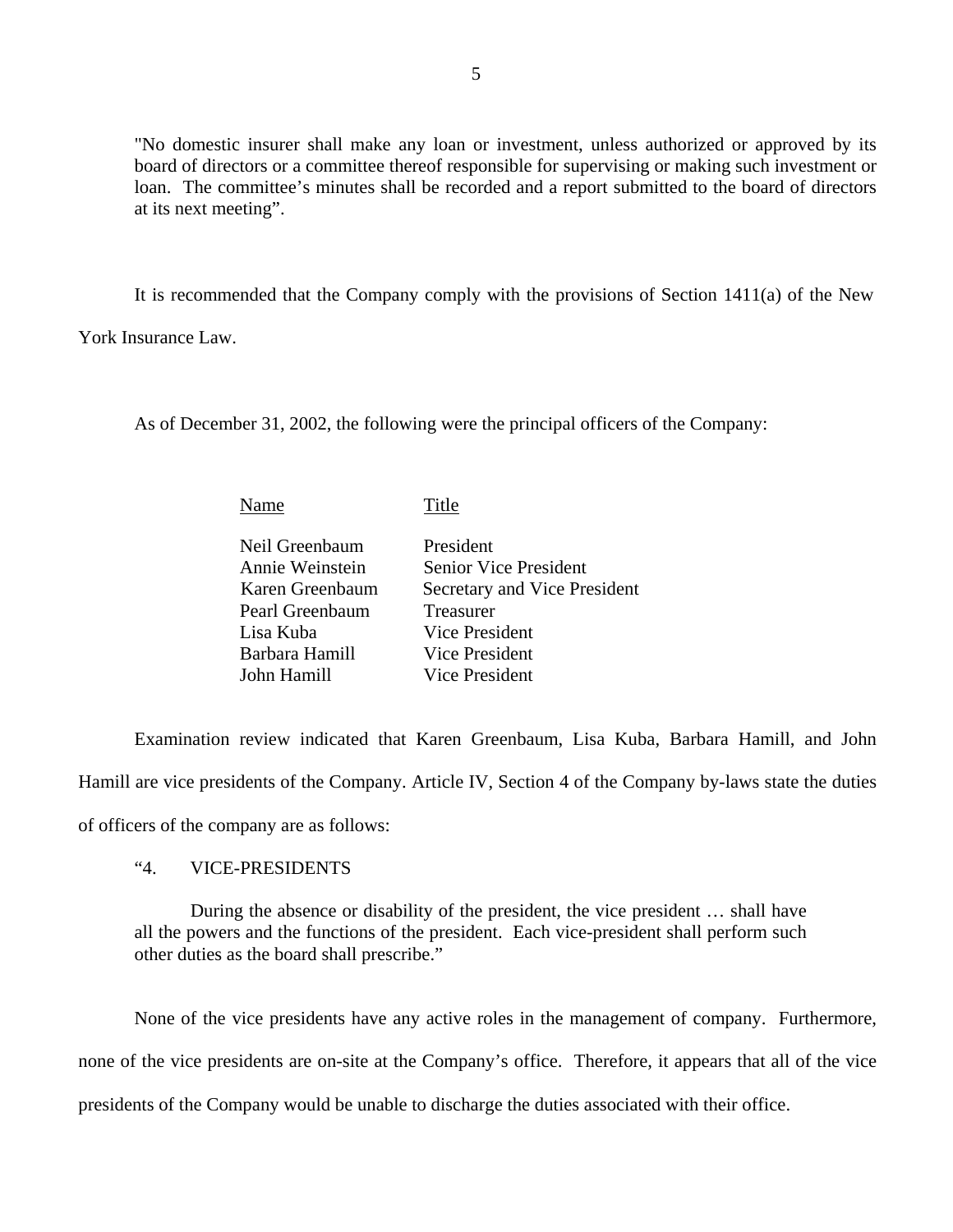Examination review also indicated that Pearl Greenbaum, Company treasurer, is not an active participant in the operations of the Company. Ms. Greenbaum resides in Florida and does not appear to be discharging the duties of treasurer, as set forth in Article IV, Sections 4 and 7 of the Company's by-laws, which states as follows:

"The treasurer shall:

- (a) have the custody of the corporate funds and securities;
- (b) keep full and accurate accounts of receipts and disbursements in the corporate books;
- (c) deposit all money and other valuables in the name and to the credit of the corporation in such depositories as may be designated by the board;
- (d) disburse the funds of the corporation as may be ordered or authorized by the board and preserve proper vouchers for such disbursements;
- (e) render to the president and board at the regular meetings of the board, or whenever they require it, an account of all his transactions as treasurer and of the financial condition of the corporation;
- (f) render a full financial report at the annual meeting of the shareholders if requested;
- (g) be furnished by all corporate officers and agents at his request with such reports and statements as he may require as to all financial transactions of the corporation;
- (h) perform such other duties as are given to him by these by-laws or as from time to time are assigned to him by the board or the president."

It is recommended that the Company comply with Article IV, Sections 4 and 7 of its by-laws by

having its vice presidents and treasurer be full-time active members of the Company's executive

management and fulfill their duties, as indicated in the Company's by-laws, as officers of the Company.

Furthermore, it was noted that the Company's signed financial statements are sworn to by Karen Greenbaum as corporate secretary and Pearl Greenbaum as treasurer. These responsibilities require persons with a working knowledge of the business affairs of the Company only attainable by actively participating in the management of the Company.

It is recommended that the Company's financial statements be sworn to by those principal officers that are fully knowledgeable with the corporate and financial affairs reported in the Company's filed financial statements.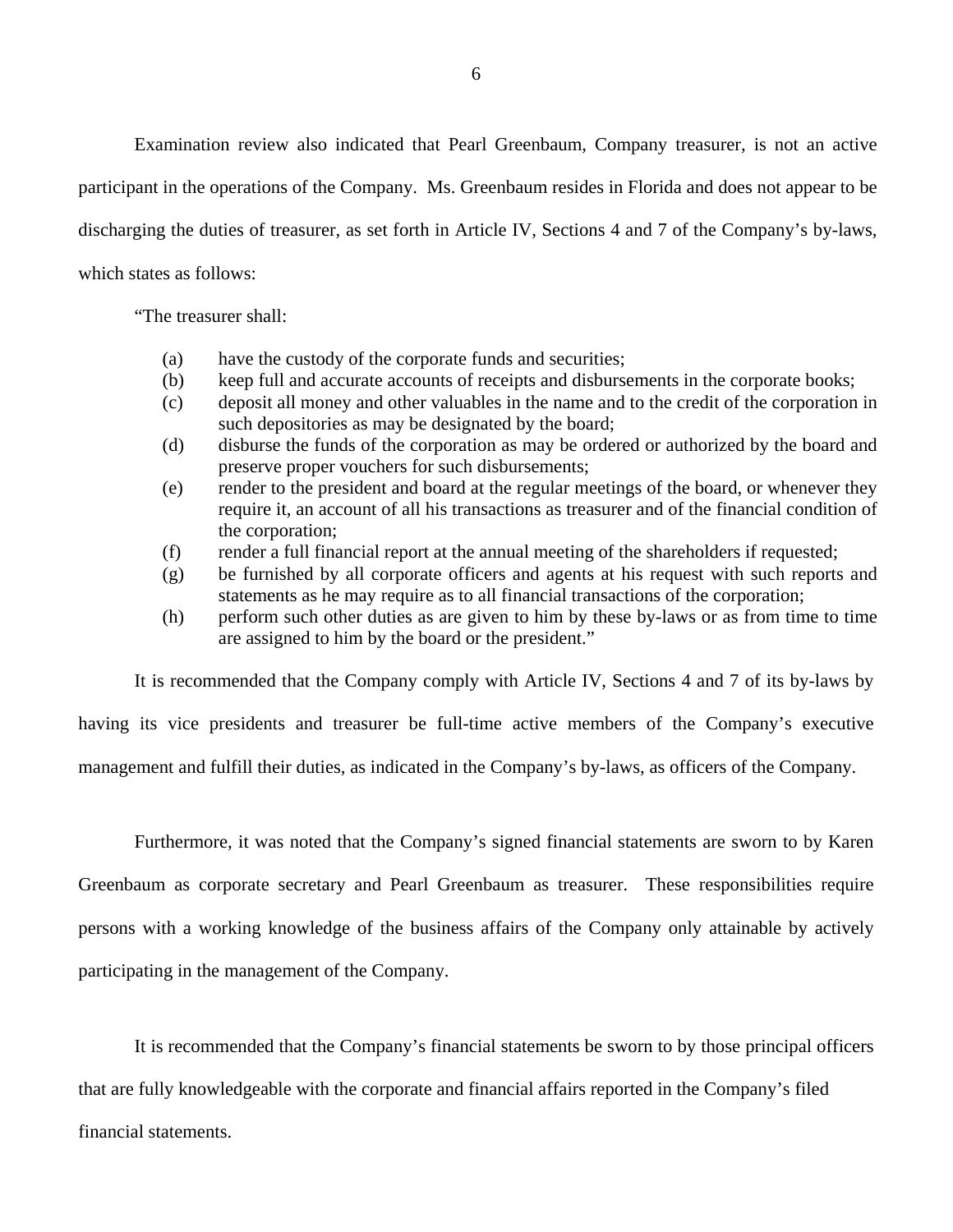The prior report on examination of the Company contained a recommendation that the Company refrain from paying salaries to family members of the Company's president who are not active employees of the Company. The annual salaries ranged from \$10,800 to \$18,000. As indicated in the prior reports on examination, Section 1217 of the New York Insurance Law states in part the following:

"No domestic insurance company shall make any disbursement of one hundred dollars or more unless evidenced by a voucher signed by or on behalf of the payee as compensation for goods or services rendered for the company, and correctly describing the consideration for the payment....."

It is again recommended that the Company cease disbursing funds to those individuals who are not providing either goods or service to the Company. It is further recommended that the Company comply with the provisions of Section 1217 of the New York Insurance Law. The Company is reminded of its fiduciary responsibility to protect the interest of Hereford's policyholders and of its obligation to disburse Company's funds in a prudent manner.

## Conflict of Interest Statements

The Company has an internal policy requiring each officer and director to complete a conflict of interest questionnaire statement annually. Management was unable to provide completed conflict of interest statements for all of its directors and officers. Relative to the conflict of interest statements that management was able to provide to the examiners, it was noted that a number of directors and officers did not fully complete the form and/or failed to disclose potential conflicts. For example, it was noted that two directors are associated with outside firms that provide certain services to the Company. Such interests were not disclosed in those directors' conflict of interest statements.

It is recommended that the Company ensure that the officers and directors properly disclose all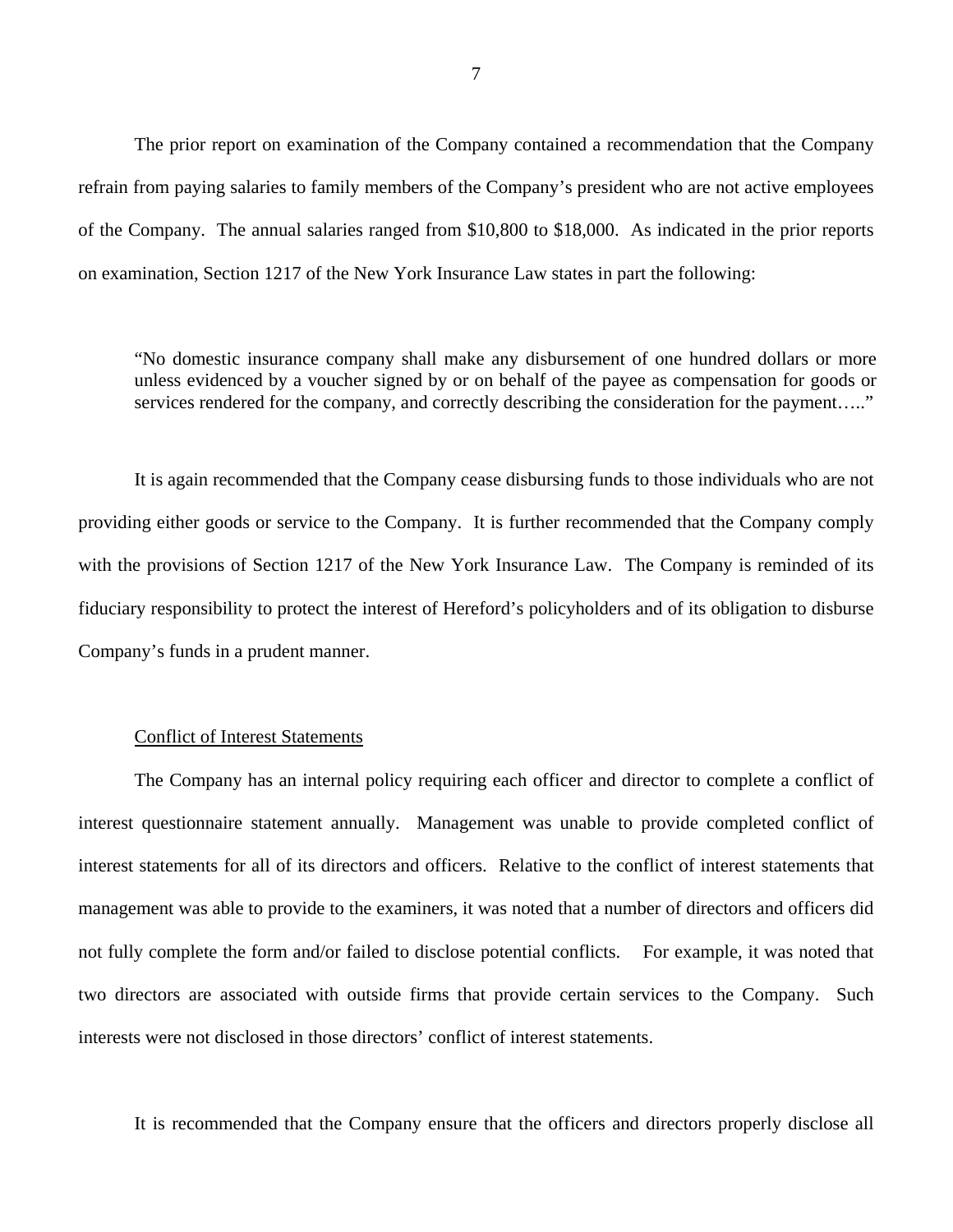<span id="page-9-0"></span>required information on their conflict of interest statements.

## Fidelity Coverage

A review of the Company's fidelity bond currently in force indicated that the bond's limit of liability was insufficient based on the Company's exposure. According to the NAIC Financial Condition Examiners' Handbook, the Company's fidelity bond coverage should be in the range of \$350,000 to \$400,000. It is recommended that the Company obtain adequate fidelity bond coverage commensurate with its exposure.

## B. Territory and Plan of Operation

As of December 31, 2002, the Company was licensed to write business in New York only.

As of the examination date, the Company was authorized to transact the kinds of insurance as defined in the following numbered paragraphs of Section 1113(a) of the New York Insurance Law:

## Paragraph Line of Business

- 8 Glass
- 13 Personal injury liability
- 14 Property damage liability
- 15 Workers' compensation and employers' liability
- 19 Motor vehicle and aircraft physical damage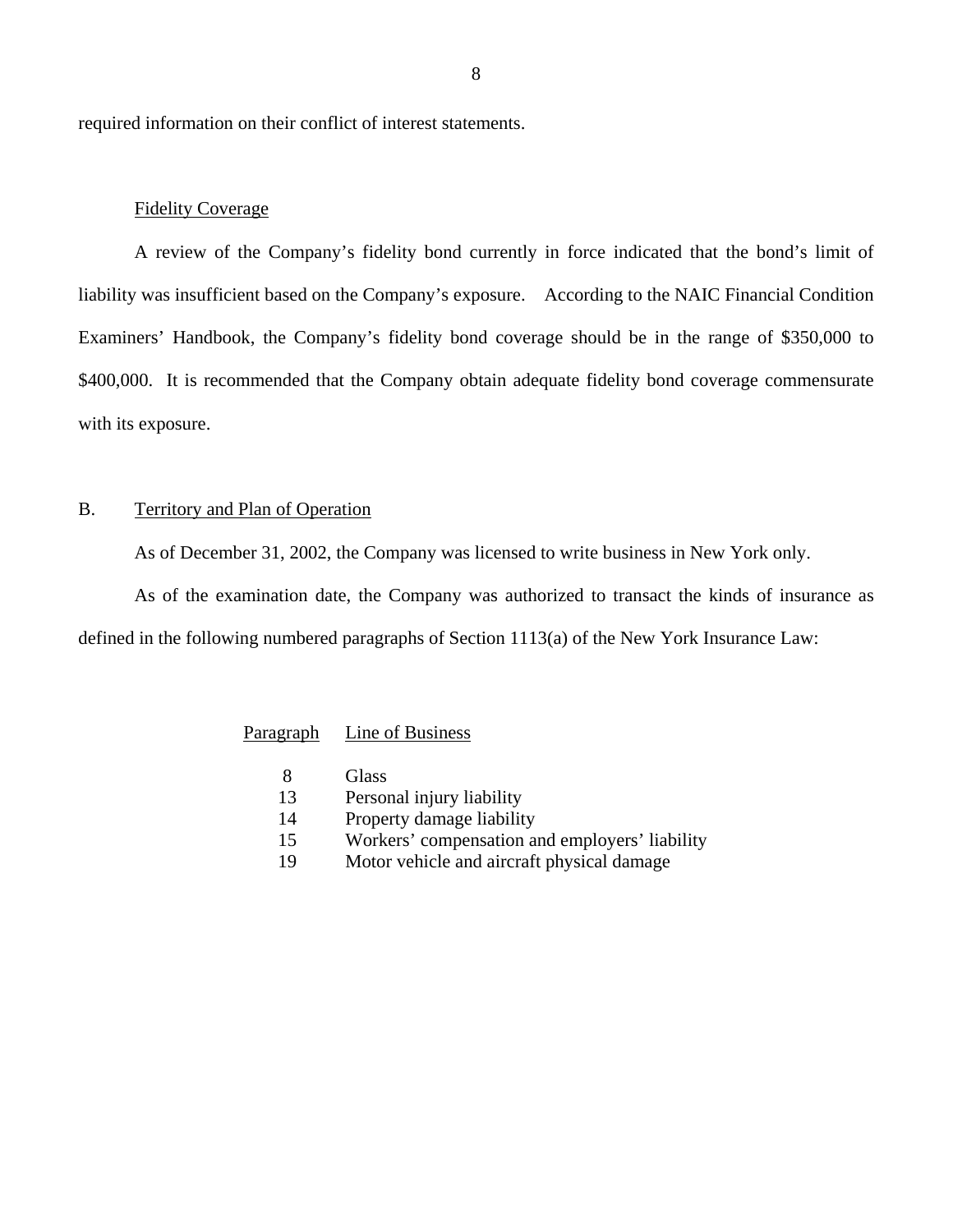The following schedule shows the direct premiums written by the Company for the period under examination:

#### DIRECT PREMIUMS WRITTEN

|       | Direct        |
|-------|---------------|
|       | Premiums      |
| Year  | Written       |
| 1999  | \$2,449,769   |
| 2000  | 4,777,531     |
| 2001  | 19,141,890    |
| 2002  | 34,754,930    |
| Total | \$ 61.124.120 |

Based upon the lines of business for which the Company is licensed, and the Company current capital structure, and pursuant to the requirements of Articles 13 and 41 of the New York Insurance Law, the Company is required to maintain a minimum surplus to policyholders in the amount of \$1,300,000.

The Company offers workers' compensation to medallion taxi carriers and commercial automobile liability coverages to black cars, luxury cars, and car service carriers in the New York City area. The commercial automobile liability program was introduced in March 2001. The dramatic increase in premiums written between calendar years 2000 and 2001 is attributable to the Company's entrance into the commercial automobile liability market

The Company utilizes a network of brokers for the production of business. The majority of the business is written through Pearland Brokerage ("Pearland"). Pursuant to the provisions of Department Regulation 52-A, Pearland is deemed a controlling producer of the Company. This is further discussed in Item 2D, "Holding Company System".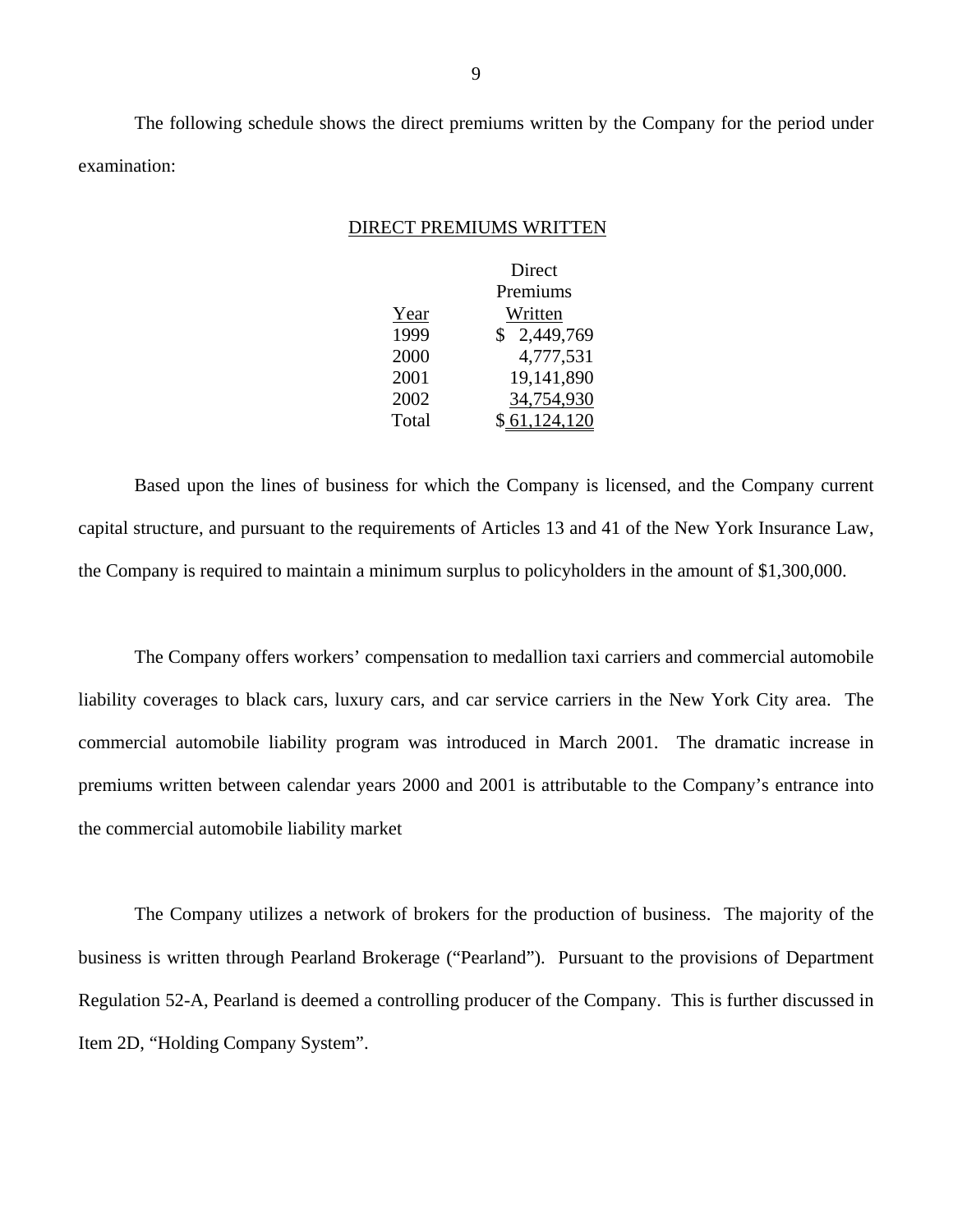# <span id="page-11-0"></span>C. Reinsurance

## Assumed

The Company does not assume any reinsurance business.

## Ceded

The following is a description of the Company's ceded reinsurance program in effect at December

31, 2002:

Type of Treaty Cession Workers' Compensation: Quota share 75% each occurrence, up to \$100,000 per occurrence. 100% Authorized First Excess of Loss 100% of \$900,000 excess of \$100,000 each and every 100% Authorized occurrence. Second Excess of Loss 100% of \$4,000,000 excess of \$1,000,000 any 100% Authorized occurrence. Commercial Automobile Liability Quota Share (2 layers) 79% quota share 100% authorized Commercial Automobile Liability Per Policy Excess of Loss (3 layers) First layer, \$250,000 excess of \$250,000 each and 100% authorized every occurrence. This layer covers only extra contractual obligation Second layer, \$500,000 excess of \$500,000 each and every occurrence. This layer covers extra contractual obligation, extra policy liabilities, clash and multiple

> Third layer, \$1,750,000 excess of \$1,000,000 each and every occurrence. This layer covers extra contractual obligations, extra policy liabilities, clash and multiple personal injury protection.

personal injury protection.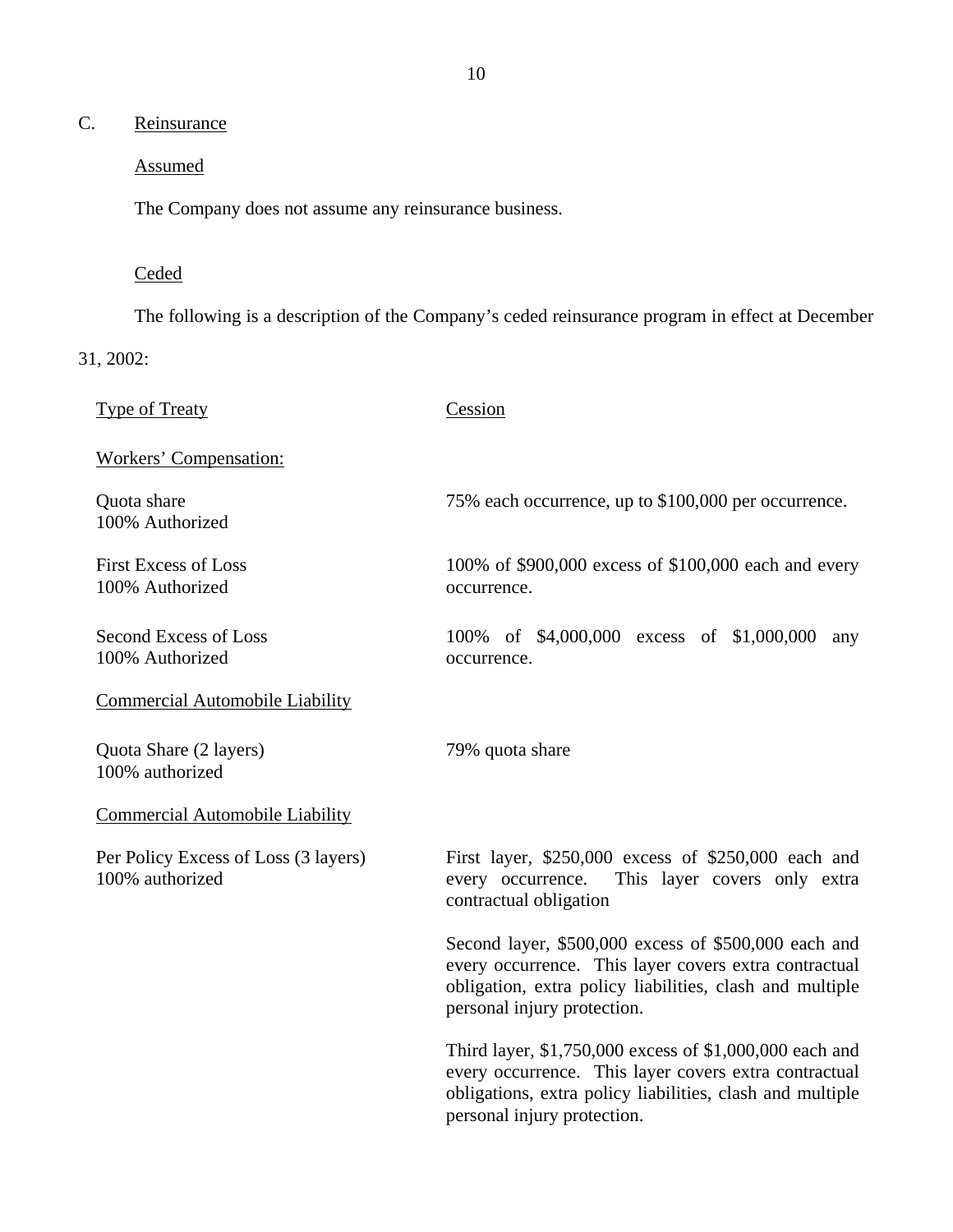The Company's retention for the workers' compensation business decreased from 70% for the first \$100,000 of loss to \$25,000 for the first \$100,000 of loss. Additionally, the Company increased its total excess of loss coverage to \$4 million from \$2 million between the prior examination and current examination periods.

The Schedule F data as contained in the Company's filed annual statement was found to accurately reflect its reinsurance transactions.

The examiner reviewed all ceded reinsurance contracts in effect at December 31, 2002. The contracts all contained the standard insolvency clause meeting the requirements of Section 1308 of the New York Insurance Law. It was noted, however, that the one of the Company's excess of loss agreements indicated that relative to arbitration, "…(i) insofar as the arbitration panel looks to substantive law, it shall consider the law of the State of Illinois…" The Department requires that arbitration clauses be governed by the laws of the State of New York. It was also noted that the offset clause in the same agreement did not make reference to Section 7427 of the New York Insurance Law.

It is recommended that the Company amend its excess of loss reinsurance agreement to specify that any arbitration proceedings will be governed by New York Law and that any offsets are in accordance with Section 7427 of the New York Insurance Law.

Regarding the workers' compensation and commercial automobile liability quota share agreements, the Company did not file these agreements with the Department for prior approval pursuant to Section 1308(e)(1) of the New York Insurance Law which states in part the following: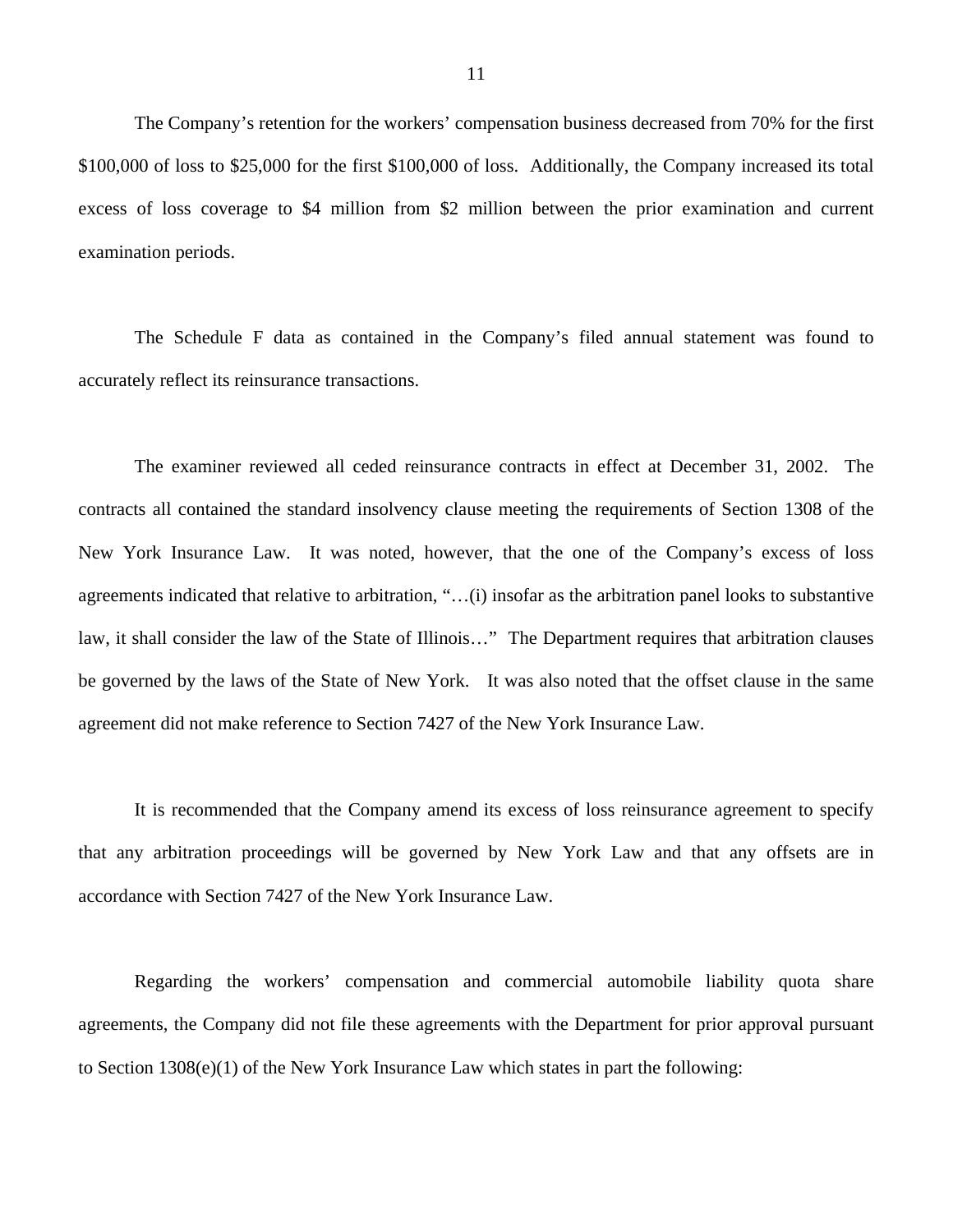"During any period of twelve consecutive months, without the superintendent's permission: (A) no domestic insurer, except life, shall by any reinsurance agreement or agreements cede an amount of its insurance on which the total gross reinsurance premiums are more than fifty percent of the unearned premiums on the net amount of its insurance in force at the beginning of such period……….".

Under the taxi liability quota share agreement, it was further noted that the Company amended the 2002 and 2003 Agreements. The amendments included increases to the quota share percentages and reinsurance premiums received by Transatlantic. Such amendments were never filed with the Department for prior approval pursuant to Section 1308(e)(1) of the New York Insurance Law.

It is recommended that prior to effecting new reinsurance agreement(s) or amendment(s) to existing agreements, the Company file such transactions with the Department for review pursuant to Section 1308(e)(1) of the New York Insurance Law. Subsequent to this examination, management complied with examiners' request by filing both workers' compensation and taxi liability quota share agreements with the Department for review.

### Provisional Commissions

Under its current workers' compensation quota share agreement, the reinsurer allows the Company a 30% provisional ceding commission on the ceded net subject premiums. The provisional ceding commission becomes adjustable on a sliding scale basis upward or downward contingent on the Company's loss ratios. The provisional ceding commission may reach a maximum of 50% on a 32% Company loss ratio or reduce to a low of 13% subject to a 79% Company loss ratio.

Under the liability quota share agreement, there is also a 30% initial provisional ceding commission with sliding scale adjustments of upwards to 50% maximum ceding commissions on a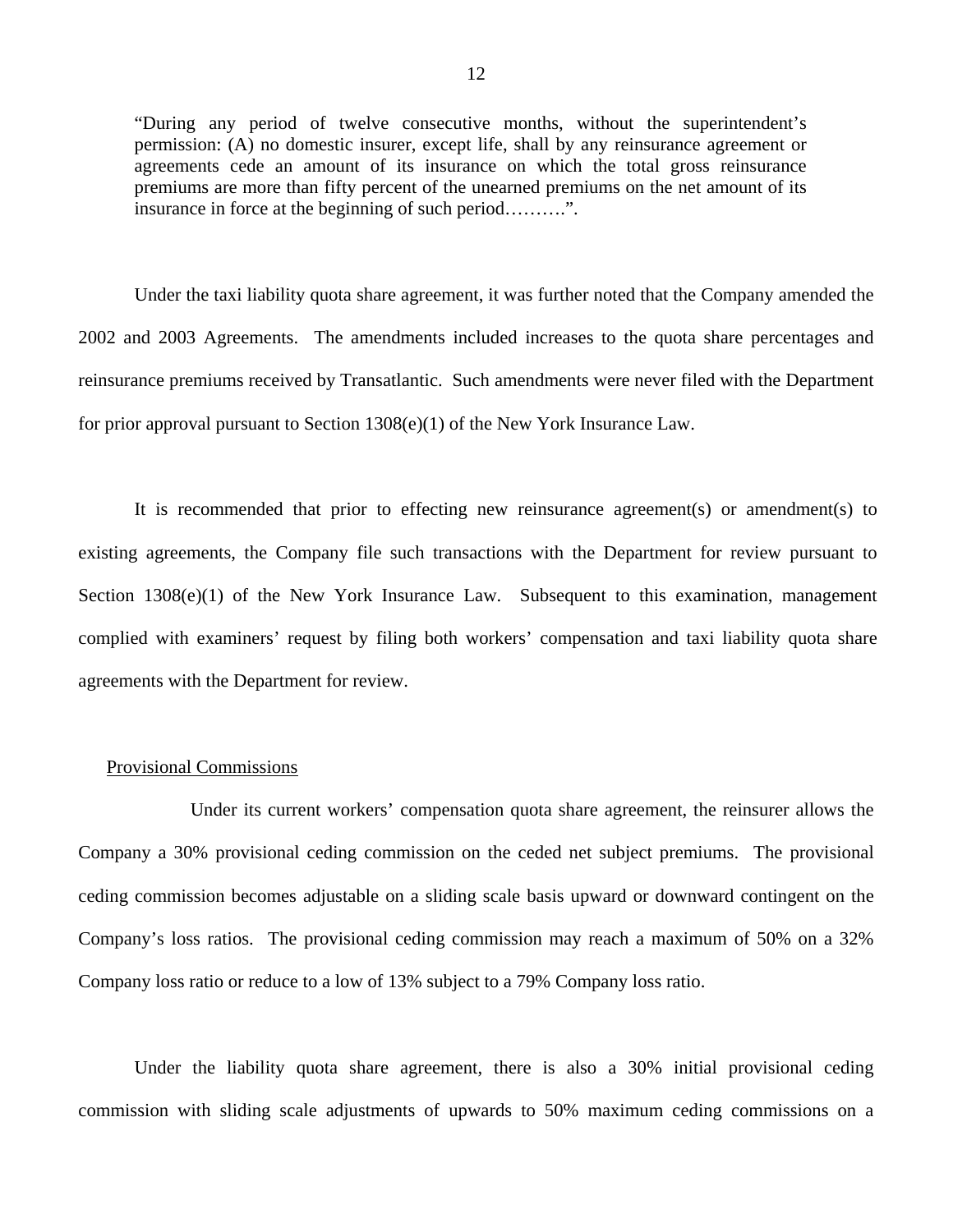<span id="page-14-0"></span>Company loss ratio of 30% and a minimum ceding commission of 18% subject to a 80% loss ratio by the Company.

The ceding commissions allowed under these agreements enabled the Company to report ceding commission income of approximately \$4,000,000 during calendar year 2002. This caused the Company to score a value of 22% on the "Surplus Aid to Surplus" ratio, which exceeded the benchmark of 15% established by the National Association of Insurance Commissioners ("NAIC"). This is the second consecutive year that the Company exceeded the NAIC's benchmark for this ratio. This ratio increases to 29% when calculated using the surplus to policyholders as determined by this examination. Users of the Company's financial statements should be aware of the possible distortive effects of ceding commission income on the Company's surplus position.

### D. Holding Company System

The Company is a wholly-owned subsidiary of Hereford Holding Corporation ("HHC"), a nonoperating New York shell corporation, which is ultimately controlled by the Greenbaum Family. The majority interest in HHC is held by Hereford Insurance Company's president, Neil Greenbaum, who directly owns 50% of HHC stock, with an additional 30% controlled by other immediate family members. Mr. Greenbaum also holds 10% interest in Pearland Brokerage, which is the Company's primary producer. In addition to his insurance operation, Mr. Greenbaum owns other businesses, including a fleet of medallion automobiles and medallion management services for entrepreneurs in the New York City. All of Mr. Greenbaum's businesses are operated at the same Long Island City location as Hereford Insurance Company.

For the years 1999 through 2003, the Company failed to file holding company registration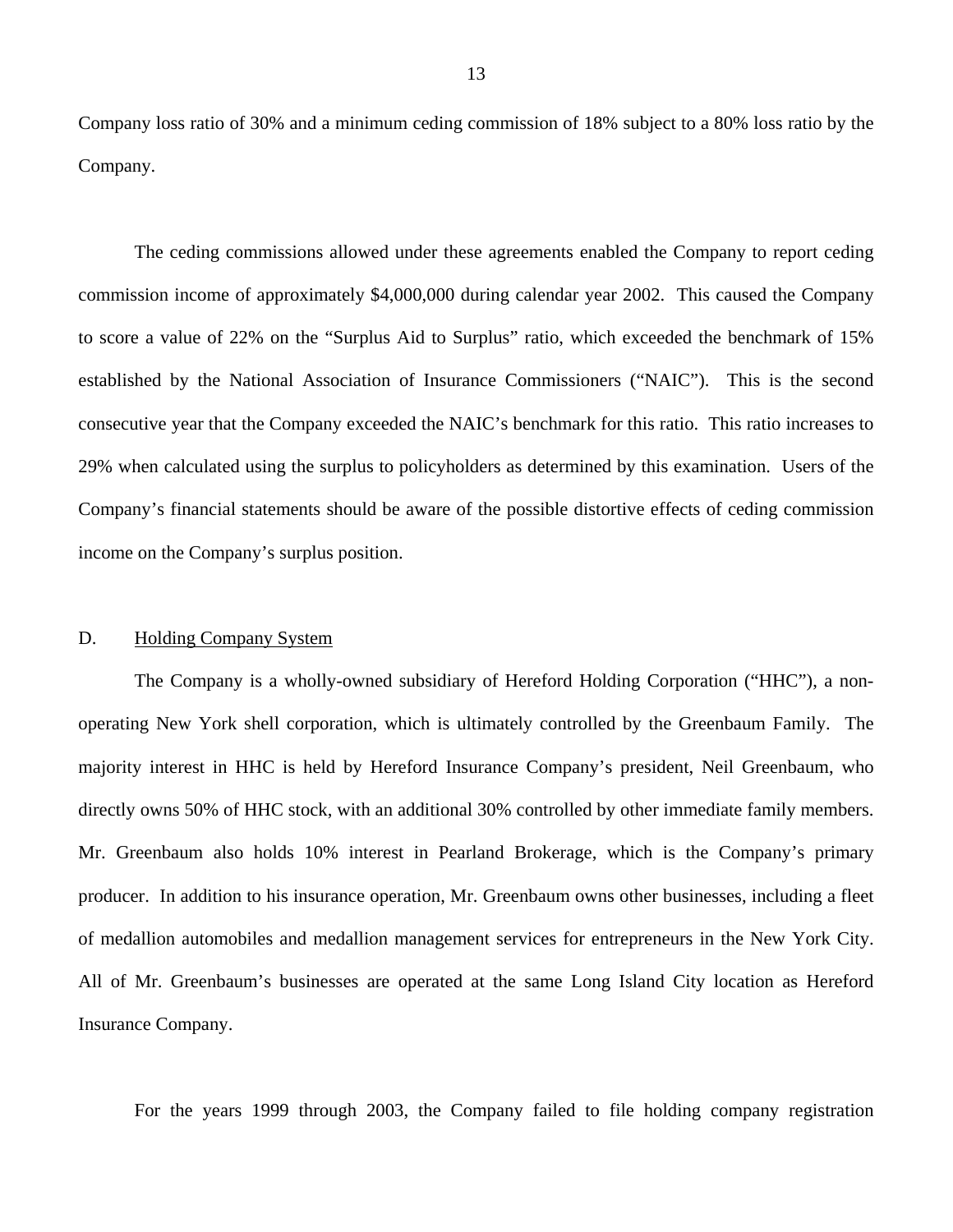statements with the Department. Pursuant to Part 80-1.4 of Department Regulation 52, all controlled insurers are required to file an annual holding company registration statement (Form HC-1) within 120 days following the end of its ultimate holding company's fiscal year. As of the date of this report, the Company has not filed the required Forms HC-1 for the years indicated above.

It is recommended that the Company file annual holding company registration statements for all prior years under the current examination period as well as for the 2003 year pursuant to Part 80-1.4 of Department Regulation 52.

Pursuant to Part 80-2.2 of Department Regulation 52-A, a controlled insurer in any calendar year receiving from a controlling producer total gross written premiums equal to or greater than five percent of the admitted assets of the controlled insurer as reported in the quarterly financial statement filed as of September  $30<sup>th</sup>$  of the prior year, is subject to the following reporting requirements with the superintendent on or before each April  $1<sup>st</sup>$ :

- 1) "Obtain the independent opinion of a member casualty actuary of the American Academy of Actuaries or of any other independent loss reserve specialist on the adequacy of the loss and loss adjustment expenses established by the controlled insurer as of December 31, for each line of insurance on the annual statement on any business placed by a controlling producer; and
- 2) A report consisting of the following:
	- i. (a) the amount of premiums on the insurance business placed with the controlled insurer by the controlling producer;
		- (b) the amount of commissions, charges or other fees paid by the controlled insurer to the controlling producing during the previous calendar year; and
		- (c) the amounts owed to the controlling producer on the business by line of insurance on the annual statement; and
	- ii. the percentage that the amounts specified in subparagraph of this paragraph (i) represent of the controlled insurer's net premiums written for each such line of insurance."

The Company failed to file a report on its controlling producer for the examination year 1999.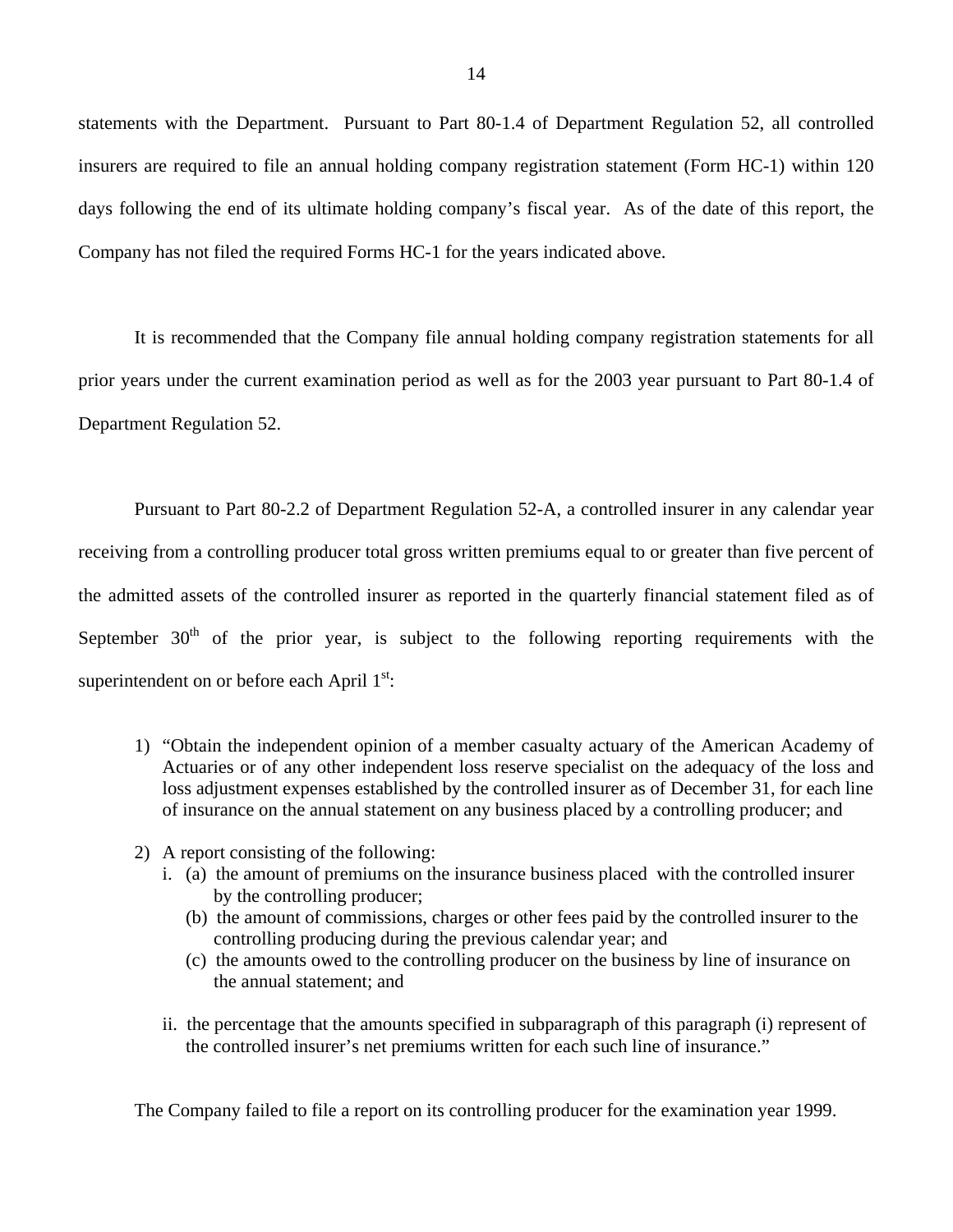It was noted that for the years 2000 through 2002 in which reports were filed by the Company, only the 2000 report was filed in a timely manner by the April  $1<sup>st</sup>$  deadline as required pursuant to Regulation 52-A.

It is recommended that the Company fully comply with the Department Regulation 52-A by filing in a timely manner its controlling producer report no later than April 1<sup>st</sup> of each year as required.

The following is an abbreviated holding company chart of the insurer as of December 31, 2002: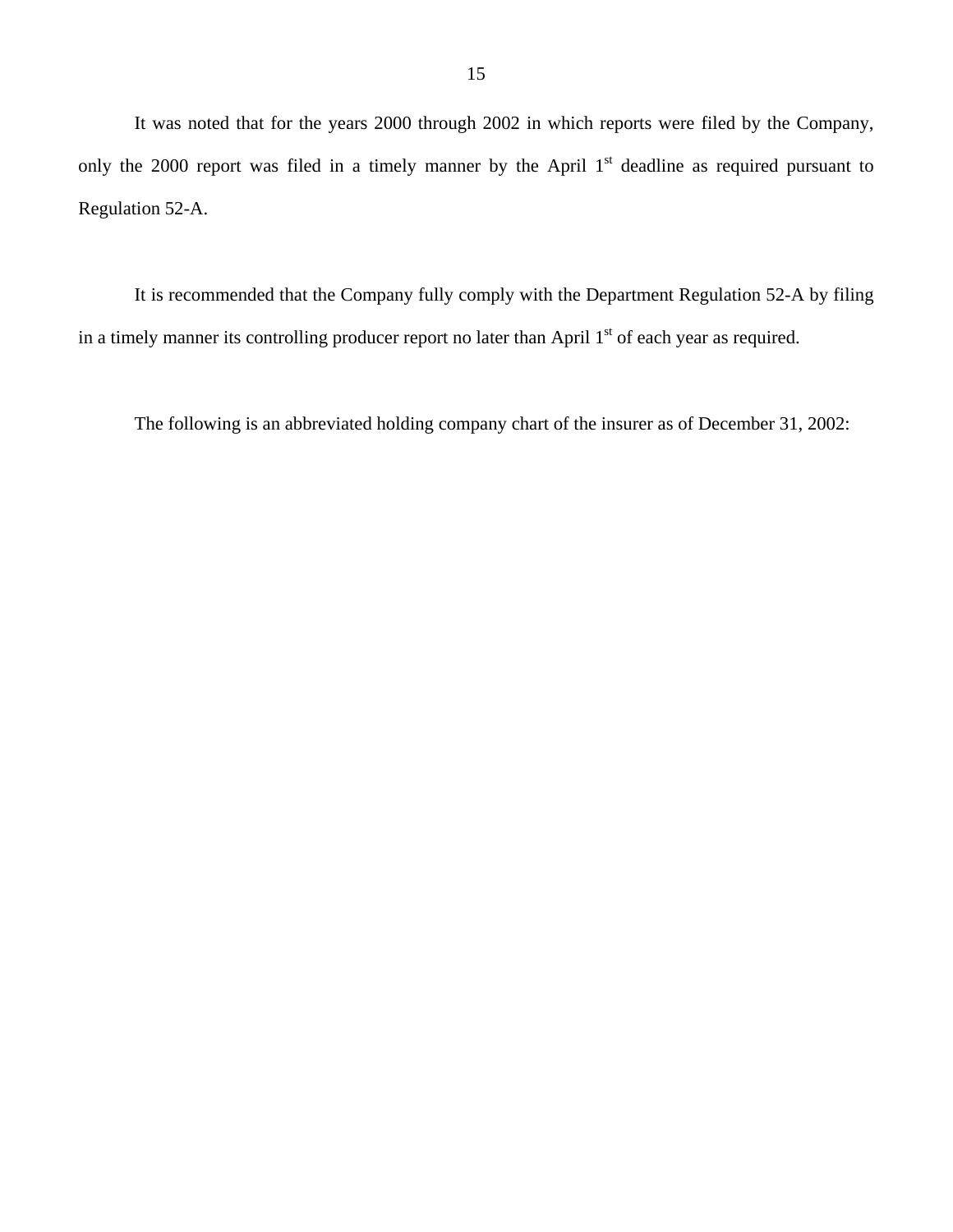

\*Pearland Brokerage is owned by Pearl Greenbaum 80%, Neil Greenbaum 10%, and Barbara Hamill 10% respectively.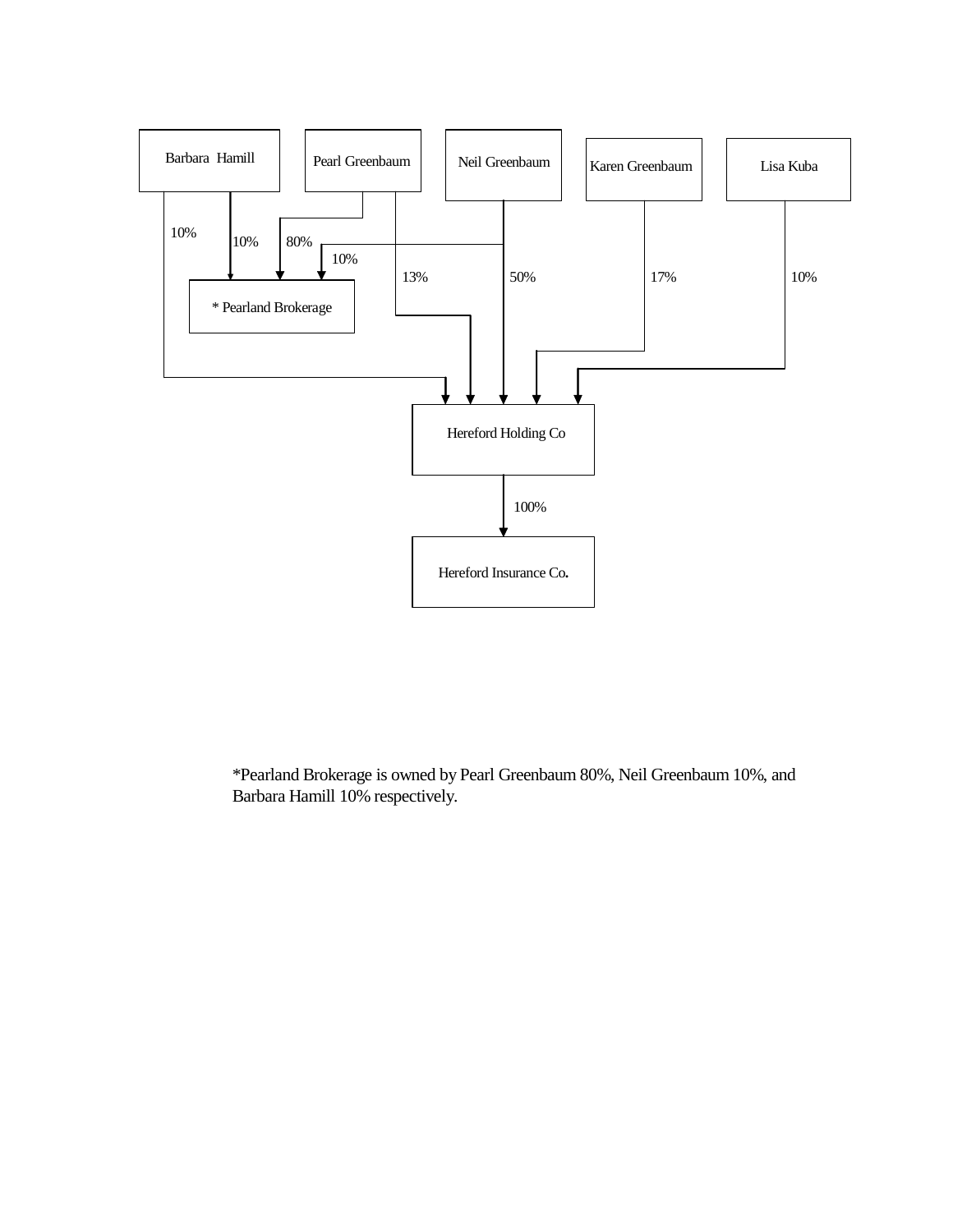<span id="page-18-0"></span>At December 31, 2002, the Company was party to the following agreements with other members of its holding company system:

# Brokerage Agreement between Hereford Insurance Company and Pearland Brokerage dated February 12, 1998 and as amended June 27, 2003,

Pursuant to the captioned agreement, Pearland Brokerage places business for the Company. This agreement was previously approved by the Department.

# Commercial Lease Between All Taxi Management Corporation (Landlord) and Hereford Insurance Company dated September 14, 1999

The Company is a sub-lessee of All Taxi Management Corporation under a five year commercial lease which expired on September 30, 2003. The Company occupies 40% of the office space and is allocated the same percentage of the costs of certain office equipment, utilities, repairs and building renovations. Since the lease's 2003 termination, the Company currently remains on the premises subject to a month-by-month lease. Management is currently in the processing of vacating this location and leasing office space in property recently acquired by the Greenbaum family.

Based on a recommendation in the prior report on examination, the Company filed the captioned inter-company sub-lease agreement with the Department in 2001.

## E. Abandoned Property Law

Section 1316 of the New York Abandoned Property Law provides that amounts payable to a resident of this state from a policy of insurance, if unclaimed for three years, shall be deemed to be abandoned property. Such abandoned property shall be reported to the comptroller on or before the first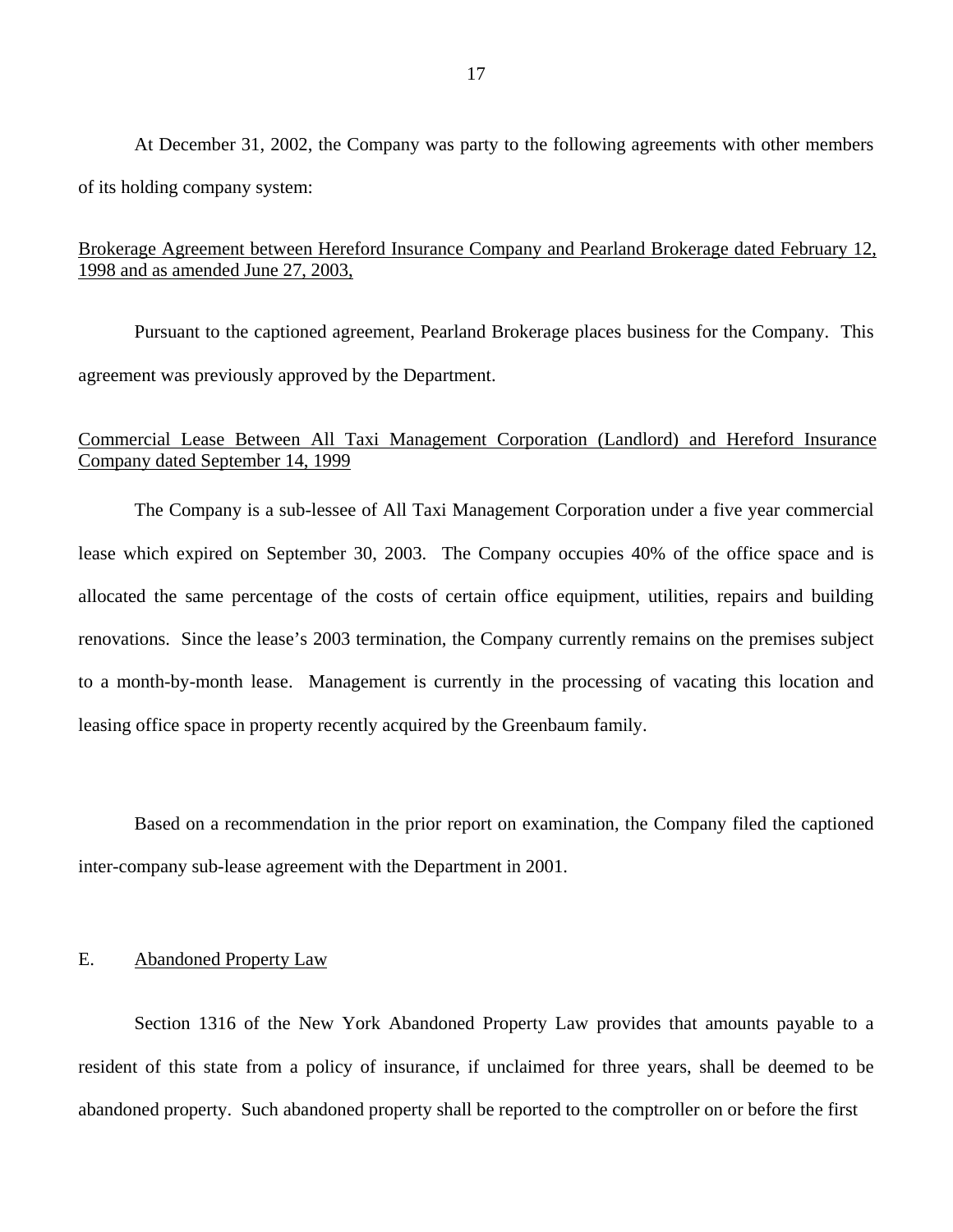day of April each year. Such filing is required of all insurers regardless of whether or not they have any abandoned property to report.

The Company's abandoned property reports for the period of this examination were all filed on a timely basis pursuant to the provisions of Section 1316 of the New York State Abandoned Property Law.

## F. Significant Operating Ratios

The following ratios have been computed as of December 31, 2002, based upon the results of this examination:

| Net premiums written 2002 to                    |        |
|-------------------------------------------------|--------|
| surplus as regards policyholders                | 171.9% |
|                                                 |        |
| Liabilities to liquid assets (cash and invested |        |
| assets less investments in affiliates)          | 88.7%  |
|                                                 |        |
| Premiums in course of collection to surplus as  |        |
| regards policyholders                           | 2.0%   |

All of the above ratios fall within the benchmark ranges set forth in the Insurance Regulatory Information System of the National Association of Insurance Commissioners.

The underwriting ratios presented below are on an earned/incurred basis and encompass the four year period covered by this examination:

|                                      | Amounts     | Ratios |
|--------------------------------------|-------------|--------|
| Losses and loss adjustment expenses  |             |        |
| incurred                             | \$9,699,285 | 70.9%  |
| Other underwriting expenses incurred | 2,755,384   | 20.1   |
| Net underwriting gain                | 1,224,438   | 9.0    |
| Premiums earned                      |             | 100.0% |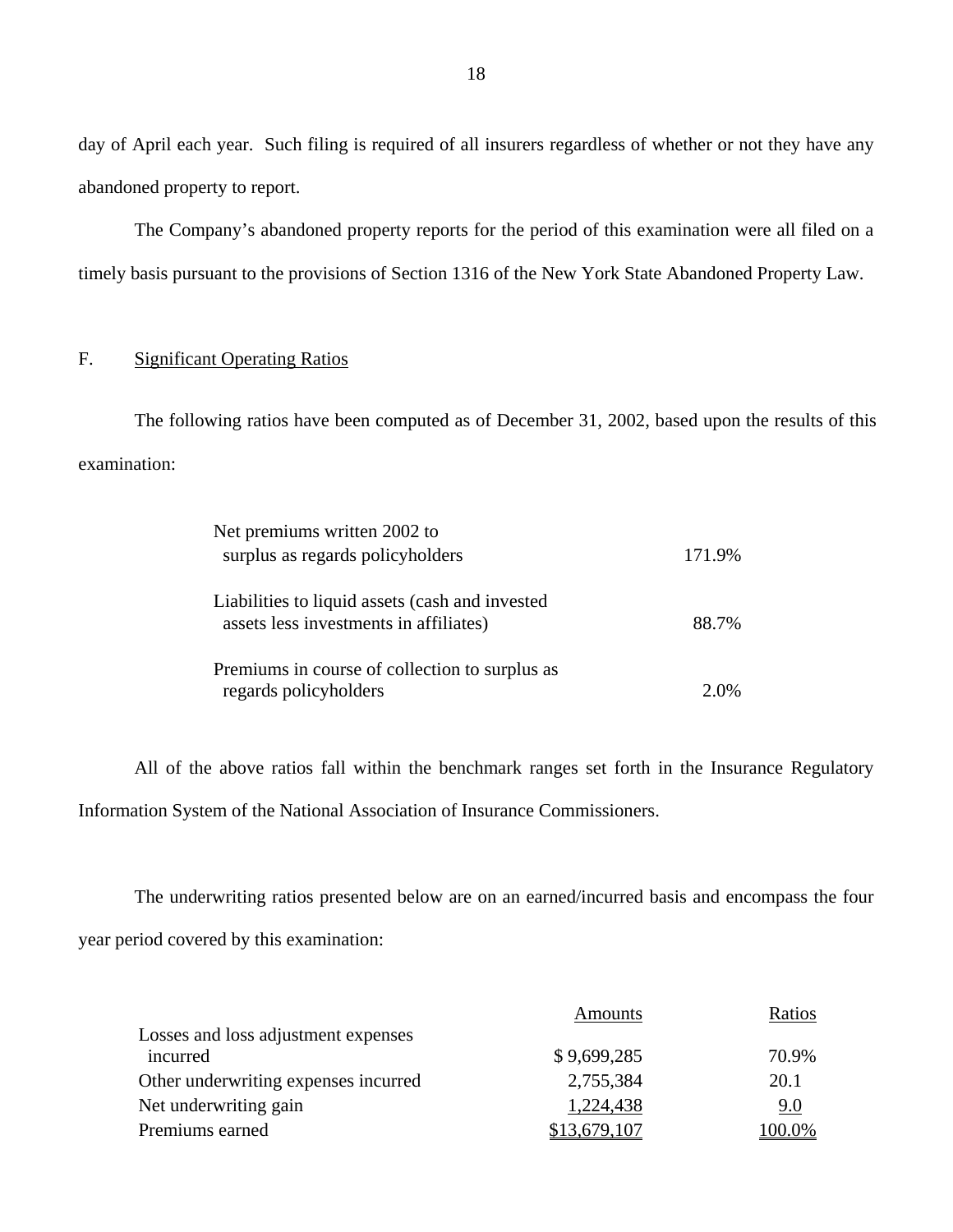#### <span id="page-20-0"></span>G. Accounts and Records

Account reporting involving the Company's investments, reinsurance and loss accounts are handled by the Company's outside accountant, reinsurance intermediary and actuary, respectively. The cash accounts and general ledger functions are performed by in-house staff. Based on a review of the Company's accounts and records, the following discrepancies were noted:

## 1. Cash Accounts

Three of the vice presidents denoted in Section 2B of this report have authorized access and check issuing authority to some of the Company's cash accounts, despite the fact that they are not active employees of the Company. These individuals include Karen Greenbaum, Pearl Greenbaum and Lisa Kuba. Such authority should be limited to only active employees of the Company and not shareholder family members.

There appeared to be an improper segregation of duty caused by procedures in the Company's payroll system. The accounting manager solely responsible for preparing the payroll including issuing checks and depositing cash, also reconciles Company monthly cash records to the bank records and performs posting to the Company general ledger.

The Company maintains regular liquid cash on hand in its Fleet Bank custodial account and management does not prepare any bank reconciliation for this account.

Only the president is listed as an authorized signatory on the Company's North Fork Bank trust account with in excess of \$4 million of cash at year-end 2002. In the North Fork Bank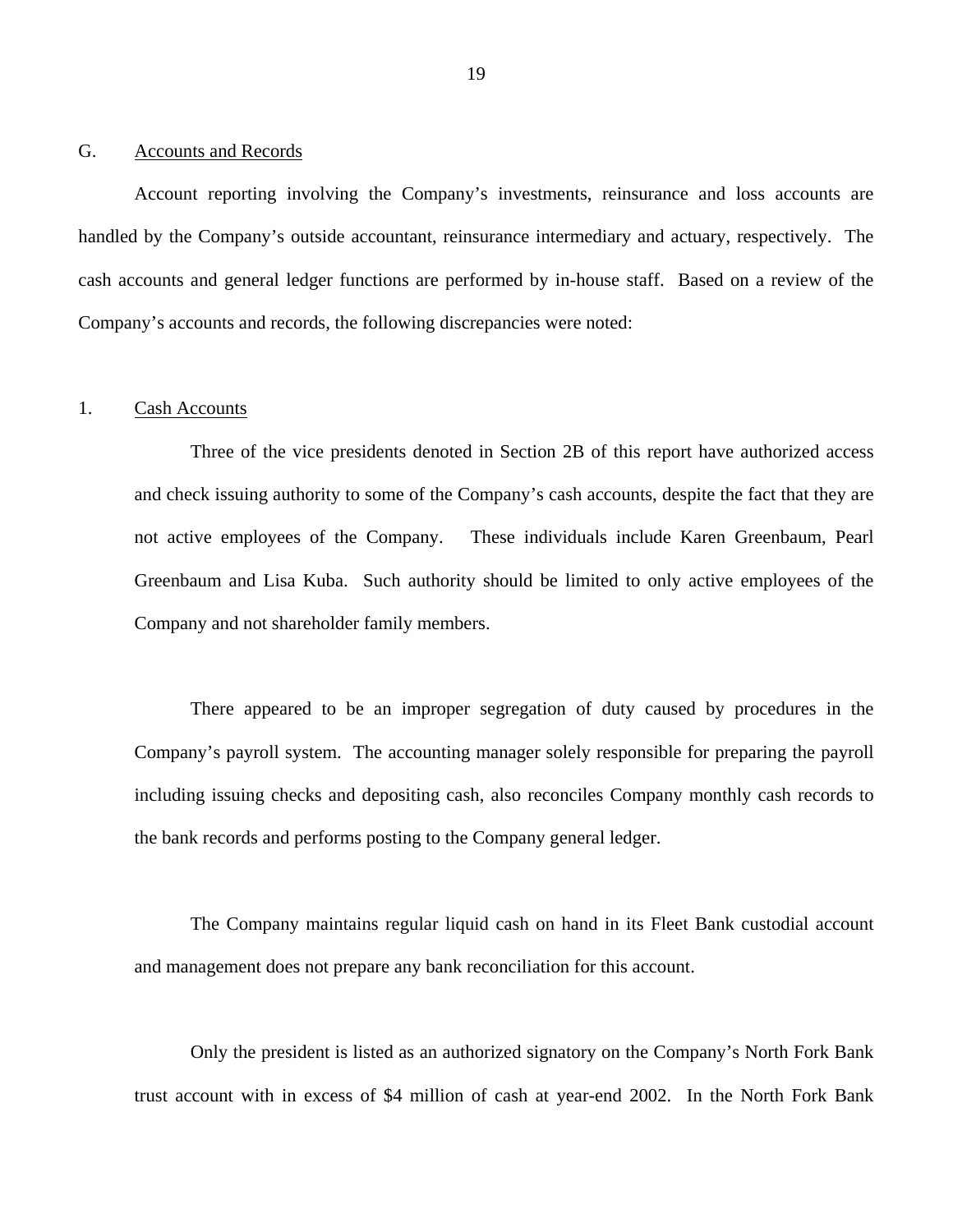checking account, checks were found to be outstanding for more than a year.

Relative to the above findings, it is recommended that:

- Only full-time active employees of the Company be listed as signatories for the Company's bank accounts. All signatories should be approved by the Company's board of directors;
- The Company implement proper segregation of duties regarding the Company's payroll, bank reconciliation and general ledger maintenance functions;
- Management reconcile all bank accounts on a monthly basis in order to ensure greater internal control over Company cash accounts;
- Management include more than one authorized signatory to each Company bank account; and
- Long-standing open checks be researched and cancelled or re-issued, if necessary.

## 2. Investments

A review of the bonds as reported in Schedule D of the 2002 Annual Statement revealed several newly acquired investments which the Company had not filed with the NAIC for security ratings. The NAIC Securities Valuation Office ("SVO) requires companies to file for rating designations of a new investment within 120 days upon acquisition by an insurer. It is also noted that this conflicts with the signed NAIC SVO Compliance Certification by the Company's president, which indicates that all newly acquired investments reported in the Company's annual statement were submitted to the SVO within 120 days of purchase.

The Company receives investment management services as well as custodial services from North Fork Bank, pursuant to the terms of an investment management agreement. Under Article II of the agreement, North Fork Bank is given absolute authority to manage and supervise Company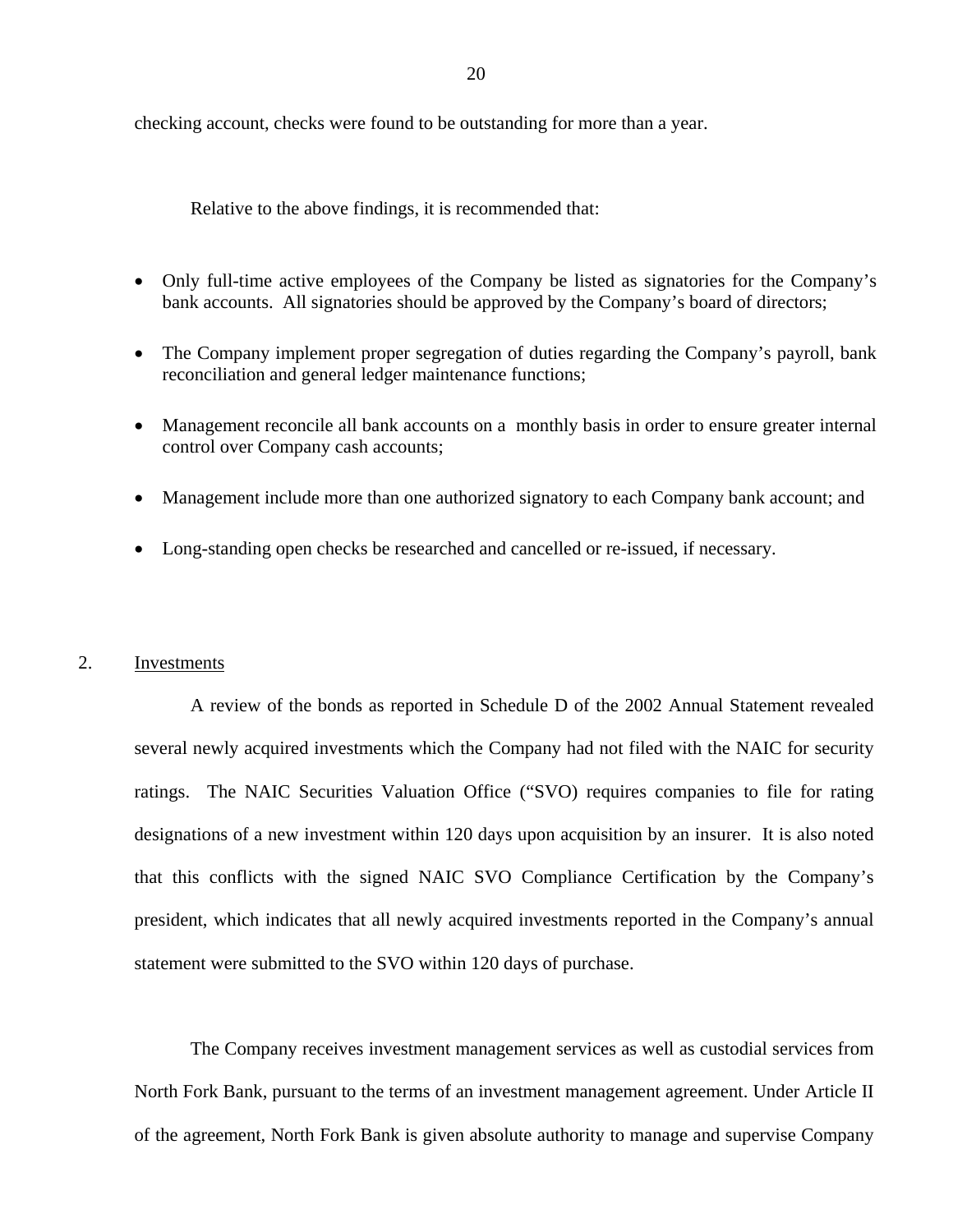assets. It appears that the Company has not provided the bank with formal written investment guidelines.

The Company answered affirmatively to the following General Interrogatory in its filed annual statement as of December 31, 2003:

"Excluding items in Schedule E, real estate, mortgage loans and investments held physically in the reporting entity's office, vaults or safety deposit boxes, were all stocks, bonds and other securities, owned throughout the current year held pursuant to a custodial agreement with a qualified bank or trust company in accordance with Part 1-General, Section IV.H - Custodial or Safekeeping Agreements of the NAIC Financial Condition Examiners Handbook?"

The Company's existing custodial agreement lacks substantially all of the standard

protective covenants for custody agreements set forth in the Examiners Handbook.

Based upon the above mentioned concerns regarding the Company's investment records, the following recommendations are hereby stated:

- It is recommended that the Company file all newly acquired investments for security rating with the NAIC SVO;
- It is also recommended that the Company verify and ensure the validity of the investment information contained in the Company's signed NAIC SVO Compliance Certification filing;
- It is recommended that the Company implement a separate custodial agreement with North Fork Bank ("NFB") applicable to Company investments both managed and held by NFB, pursuant to the parties' investment management agreement;
- It is recommended that management establish formal written investment guidelines. Management should further provide any investment manager of the Company with the guidelines to be followed by the managers in their decision making and administration of the Company's investment functions; and
- It is recommended that the Company amend its existing custodial agreement to incorporate the standard protective clauses prescribed by the NAIC and also acknowledged by the Department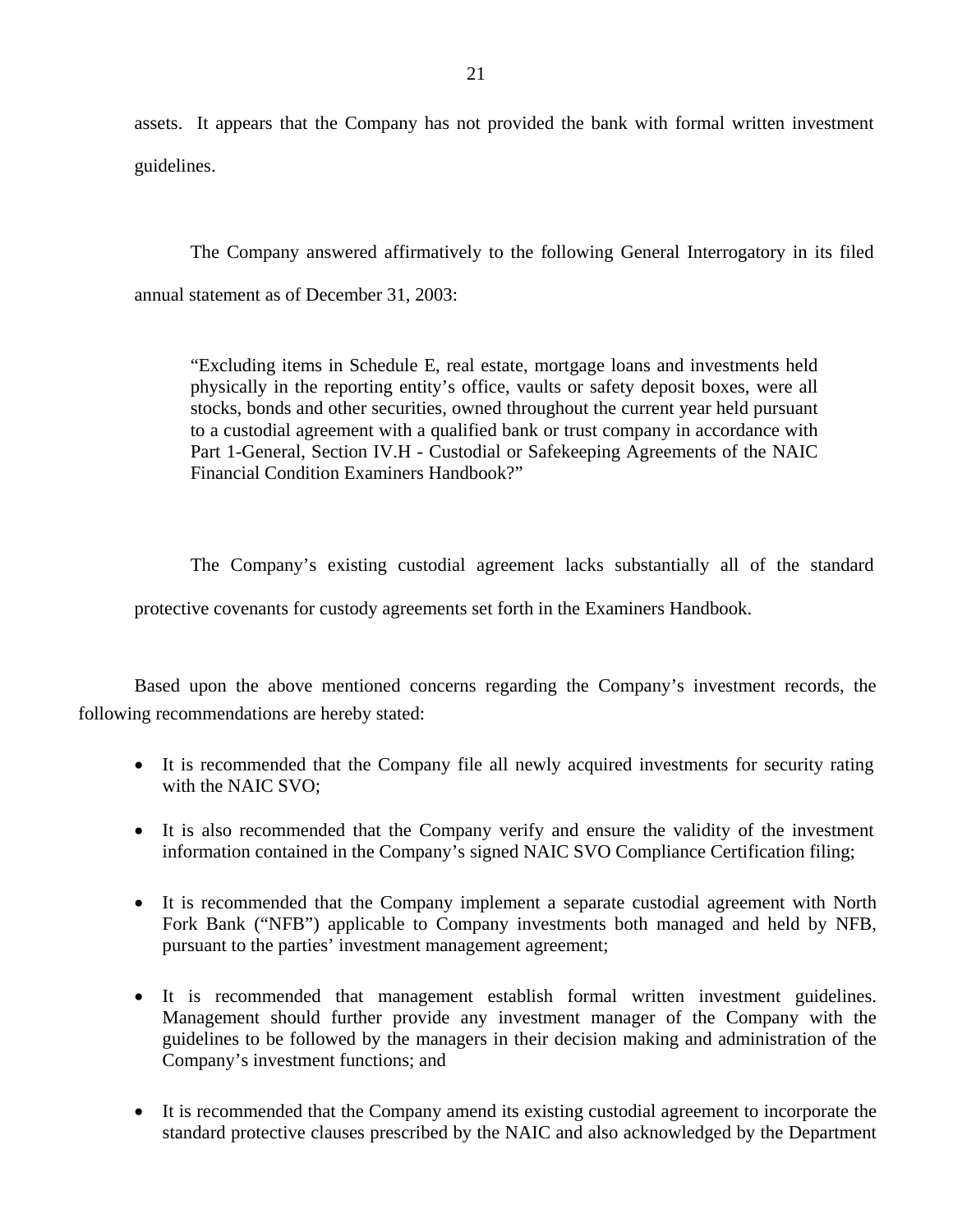as good public policy.

#### 3. Allocation of Expenses

The Company is not reporting expenses in the proper accounts in the Annual Statement Underwriting and Investment Exhibit – Part 3, in accordance with Sections 105.5 and 105.16 of Department Regulation 30. For example, the Company reported charitable contributions as an advertisement expense and security filing fees as cost or depreciation of electronic data processing equipment and software.

Also, the Company in the Underwriting and Investment Exhibit – Part 3 allocated ceded reinsurance commissions to both loss adjustment expenses and other underwriting expenses. Section 107.4 of Department Regulation 30 describes ceded reinsurance commission as policy acquisition, field supervision and collection expenses and therefore, requires the entire ceded reinsurance commissions to be allocated to other underwriting expenses. Management indicated the Company allocates the ceding reinsurance commissions between the two reporting lines because its ceding reinsurance commission is significantly higher than the Company actual overhead and therefore, it appears appropriate to allocate a portion of the total ceding commission refund to the costs of claims handling and management.

It is recommended that management comply with Sections 105.5 and 105.16 of Department Regulation 30 by reporting expenses in the proper expense accounts.

It is recommended that management comply with Section 107.4 of Department Regulation 30 by allocating all ceding reinsurance commissions to other underwriting expenses in the Company's filed annual statements.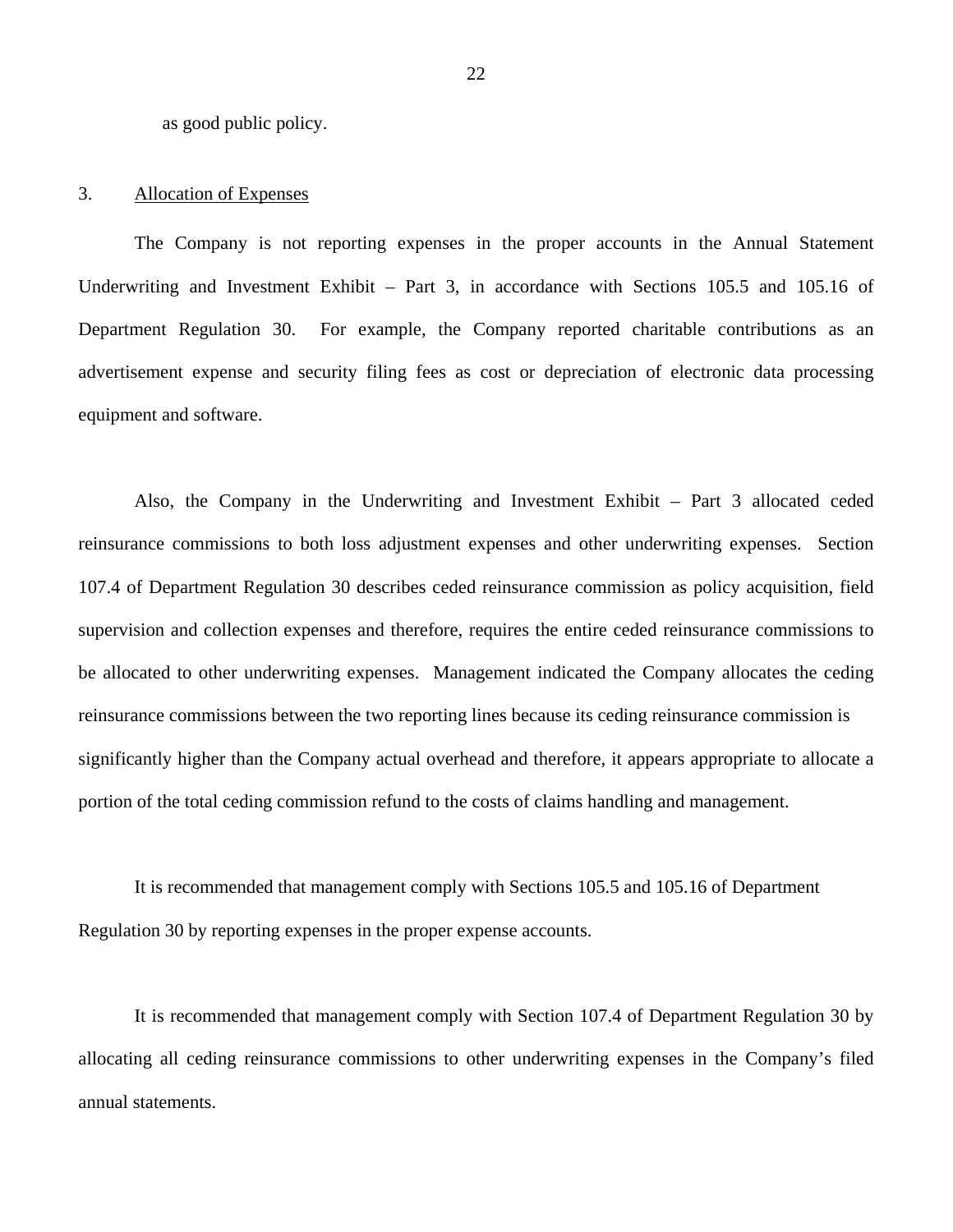## 4. Record Retention

During the course of this examination, the Company could not provide electronic files to premium and loss reports. Management indicated that only original hardcopy reports were maintained after the 2002 annual statement date. To accommodate the examiners' requests, management over several months created electronic reports necessary for the examiners to perform certain account verifications and sampling procedures. Once the electronic files were made available to the examiners, there was an additional problem of the re-created premium and loss reports not reconciling to the annual statement accounts. Immaterial differences were noted between the updated electronic files and the annual statement amounts due to a cut-off period issue with the reports. The considerable delay in getting information caused an increase in examination time.

It is recommended that management update its year-end record retention procedures to include electronic files in addition to the Company's hardcopy files.

Based on a discussion with management, it was revealed that the Company does not have an adequate back-up data system to its workers' compensation records and files. Management indicated its current off-site back-up procedure applicable to its workers' compensation Company records entails one Company employee transporting to his home on weekends a tape reel containing Company workers' compensation records and files.

It is recommended that management refrain from its current practice of maintaining the Company's back-up workers' compensation electronic data file off-site at the home of a staff employee. Instead, management should establish a more reliable back-up procedure such as an alternative back-up of Company files at an alternative off-site facility.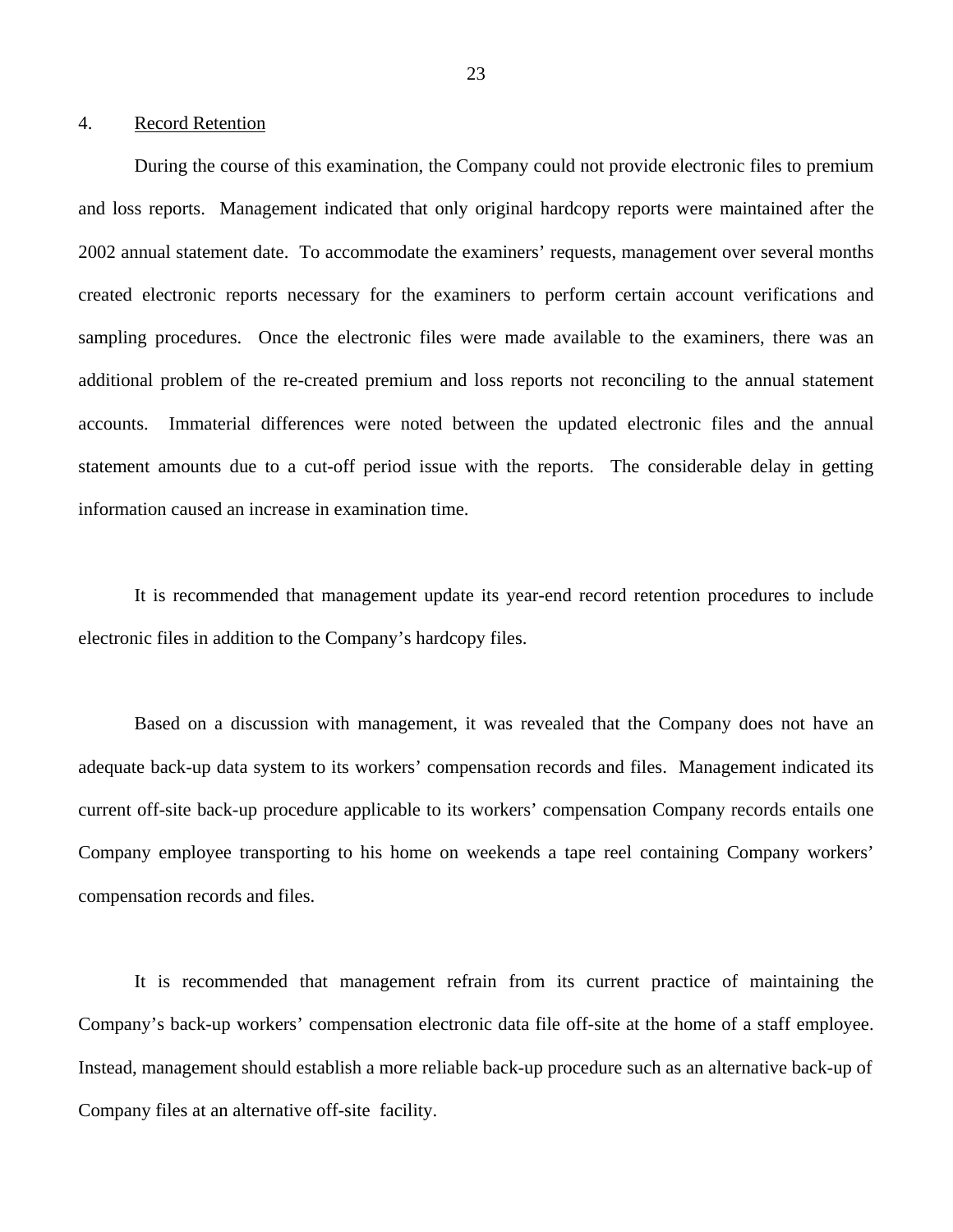5. Certified Public Accountant ("CPA")

In the Company's December 31, 2002 filed CPA report, there was no information on the independent accountant's evaluation of the Company's internal control system. Section 307(b)(1) of the New York Insurance Law states in part the following:

"……Each insurer shall furnish the superintendent with an evaluation by such accountant of the accounting procedures and internal control systems of the insurer that are necessary to the furnishing of the opinion……."

A similar condition was noted during the previous examination.

It is recommended that management comply with Section 307(b)(1) of the New York Insurance Law.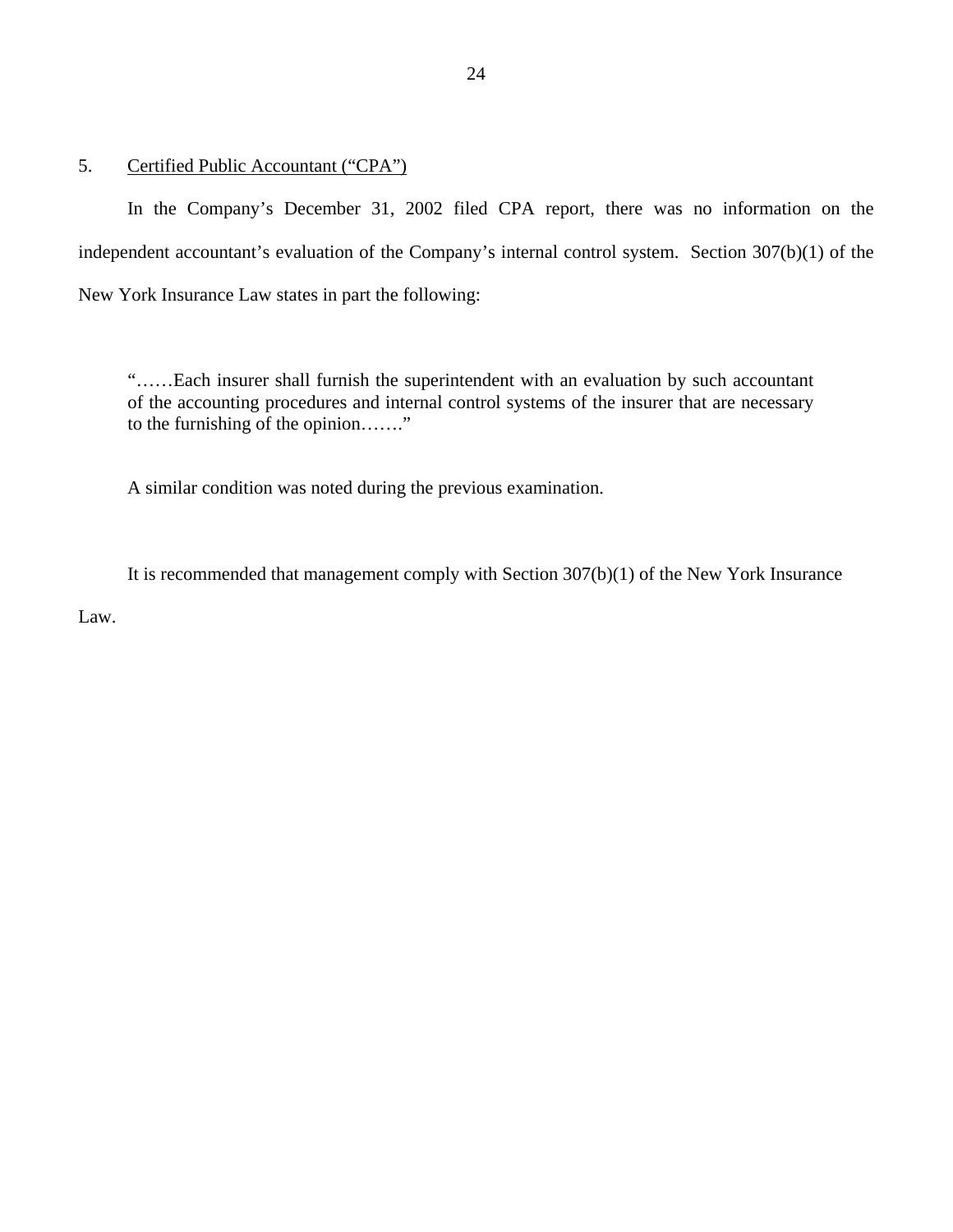# **3. FINANCIAL STATEMENTS**

# A Balance Sheet

The following compares the assets, liabilities and surplus as regards policyholders as determined by this examination with those reported by the Company as of December 31, 2002:

|                                                                    |                  | Examination    |                | <b>Company</b>   |                  |
|--------------------------------------------------------------------|------------------|----------------|----------------|------------------|------------------|
|                                                                    |                  | Assets         | <b>Net</b>     | <b>Net</b>       | Surplus          |
|                                                                    |                  | <b>Not</b>     | Admitted       | Admitted         | Increase         |
| Assets                                                             | Assets           | Admitted       | Assets         | Assets           | (Decrease)       |
| <b>Bonds</b>                                                       | \$12,443,926     | \$0            | \$12,443,926   | \$12,443,926     | $\boldsymbol{0}$ |
| Preferred stocks (stocks)                                          | 47,500           | $\overline{0}$ | 47,500         | 47,500           | $\boldsymbol{0}$ |
| Common stocks (stocks)                                             | 278,820          | $\theta$       | 278,820        | 278,820          | $\boldsymbol{0}$ |
| Cash and short-term investments                                    | 7,630,052        | $\theta$       | 7,630,052      | 7,630,052        | $\boldsymbol{0}$ |
| Aggregate write-ins for invested                                   |                  |                |                |                  |                  |
| assets                                                             | $\boldsymbol{0}$ | $\overline{0}$ | $\overline{0}$ | 0                | $\boldsymbol{0}$ |
| Premiums and agents' balances in<br>course of collection           | 99,408           | 25,119         | 74,289         | 74,289           | $\boldsymbol{0}$ |
| Premiums, agents' balances and<br>installments booked but deferred |                  |                |                |                  |                  |
| and not yet due                                                    | 3,382,895        | $\overline{0}$ | 3,382,895      | 3,382,895        | $\mathbf{0}$     |
| Reinsurance recoverables on loss<br>and loss adjustment expense    |                  |                |                |                  |                  |
| payments                                                           | 1,342,863        | $\theta$       | 1,342,863      | 1,342,863        | $\overline{0}$   |
| Federal and foreign income taxes                                   |                  |                |                |                  |                  |
| recoverable                                                        | 662,538          | 662,538        | $\mathbf{0}$   | $\boldsymbol{0}$ | $\overline{0}$   |
| Interest, dividends and real estate                                |                  |                |                |                  |                  |
| income due and accrued                                             | 166, 118         | $\theta$       | 166, 118       | 166,118          | $\boldsymbol{0}$ |
| <b>Total assets</b>                                                | \$26,054,120     | \$687,657      | \$25,366,463   | \$25,366,463     | $\overline{0}$   |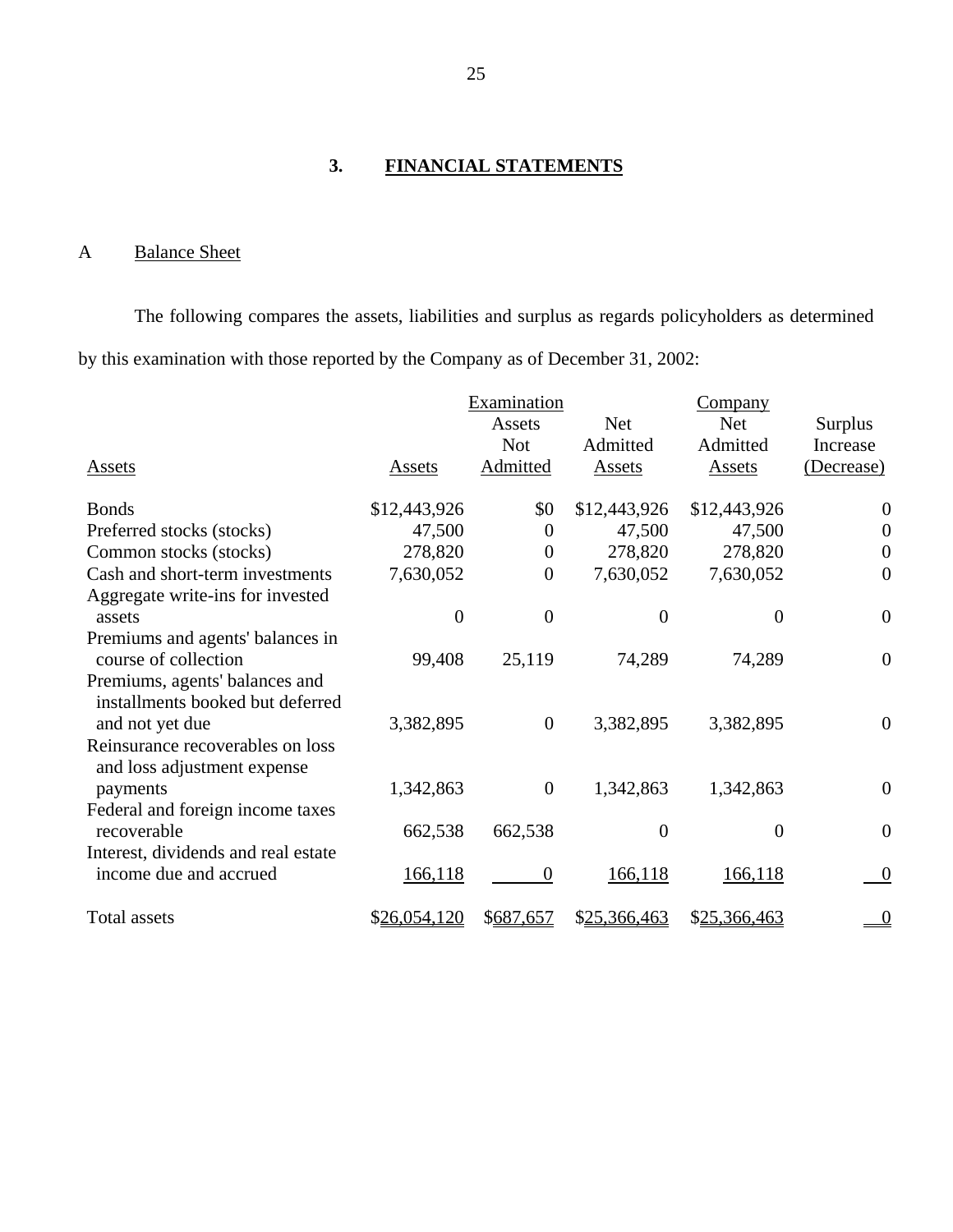# Liabilities, Surplus and Other Funds

|                                                         | Examination  | <b>Company</b> | <b>Surplus</b><br>Increase<br>(Decrease) |
|---------------------------------------------------------|--------------|----------------|------------------------------------------|
| Losses                                                  | \$5,701,924  | \$5,301,924    | \$400,000                                |
| Loss adjustment expenses                                | 1,412,175    | 1,412,175      |                                          |
| Other expenses (excluding taxes, licenses and fees)     | 72,395       | 72,395         |                                          |
| Taxes, licenses and fees (excluding federal and foreign |              |                |                                          |
| income taxes)                                           | 277,318      | 277,318        |                                          |
| Federal and foreign income taxes                        | 225,882      | 225,882        |                                          |
| Unearned premiums                                       | 1,898,785    | 1,898,785      |                                          |
| Ceded reinsurance premiums payable (net of ceding       |              |                |                                          |
| commissions)                                            | 7,473,220    | 6,642,000      | 831,220                                  |
| Funds held by company under reinsurance treaties        | 1,277,325    | 1,277,325      | $\boldsymbol{0}$                         |
| Amounts withheld or retained by company for account of  |              |                |                                          |
| others                                                  | 3,282,212    | 3,282,212      | $\boldsymbol{0}$                         |
| <b>Total liabilities</b>                                | \$21,621,236 | \$20,390,016   | \$1,231,220                              |
| <b>Surplus and Other Funds</b>                          |              |                |                                          |
| Common capital stock                                    | \$1,000,000  | \$1,000,000    | $\mathcal{S}$<br>$\theta$                |
| Gross paid in and contributed surplus                   | 709,200      | 709,200        | 0                                        |
| Unassigned funds (surplus)                              | 2,036,027    | 3,267,247      | (1,231,220)                              |
| Surplus as regards policyholders                        | \$3,745,227  | \$4,976,447    | \$(1,231,220)                            |
| Total liabilities, surplus and other funds              | \$25,366,463 | \$25,366,463   |                                          |

Note: The Internal Revenue Service has never audited the Company's federal income tax returns under the current ownership. The examiner is unaware of any potential exposure of the Company to any tax assessment and no liability has been established herein relative to such contingency.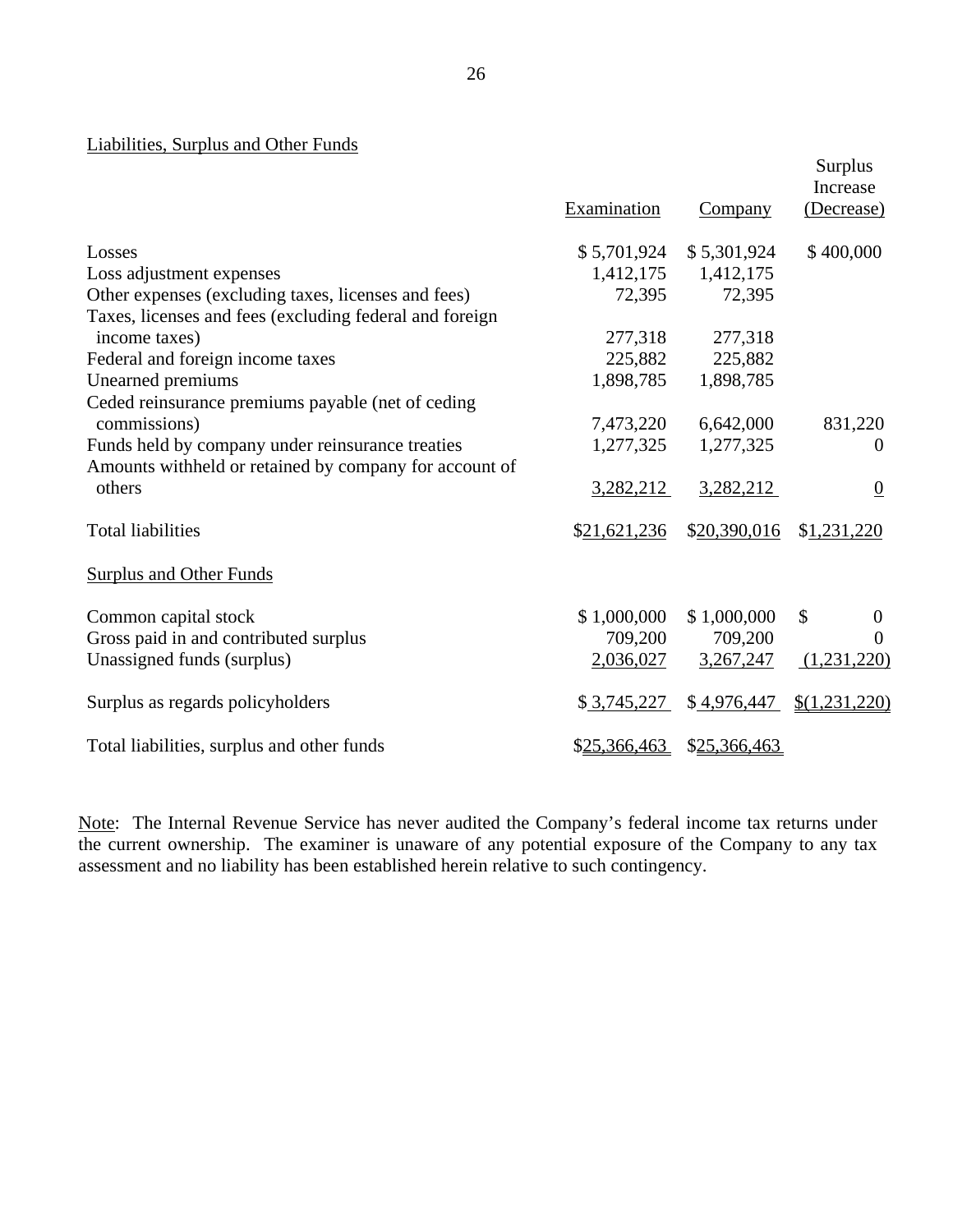# B. Underwriting and Investment Exhibit

Surplus as regards policyholders increased \$1,024,503 during the examination period January 1, 1999 through December 31, 2002, detailed as follows:

# Statement of Income

| <b>Underwriting Income</b>                                                                  |             |                |
|---------------------------------------------------------------------------------------------|-------------|----------------|
| Premiums earned                                                                             |             | \$13,679,107   |
| Deductions:                                                                                 |             |                |
| Losses incurred                                                                             | \$6,643,288 |                |
| Losses adjustment expenses incurred                                                         | 3,055,997   |                |
| Other underwriting expenses incurred                                                        | 2,755,384   |                |
| Total underwriting deductions                                                               |             | 12,454,669     |
| Net underwriting gain                                                                       |             | \$1,224,438    |
| <b>Investment Income</b>                                                                    |             |                |
| Net investment income earned                                                                | \$1,513,189 |                |
| Net realized capital losses                                                                 | (231, 523)  |                |
| Net investment gain or (loss)                                                               |             | 1,281,666      |
| Aggregate write-ins for miscellaneous income                                                |             | 201            |
| Net income before dividends to policyholders and before federal                             |             |                |
| and foreign income taxes                                                                    |             | \$2,506,305    |
| Dividends to policyholders                                                                  |             | $\overline{0}$ |
| Net income, after dividends to policyholders and before federal<br>and foreign income taxes |             | \$2,506,305    |
| Federal and foreign income taxes incurred                                                   |             | 958,214        |
| Net income                                                                                  |             | \$1,548,091    |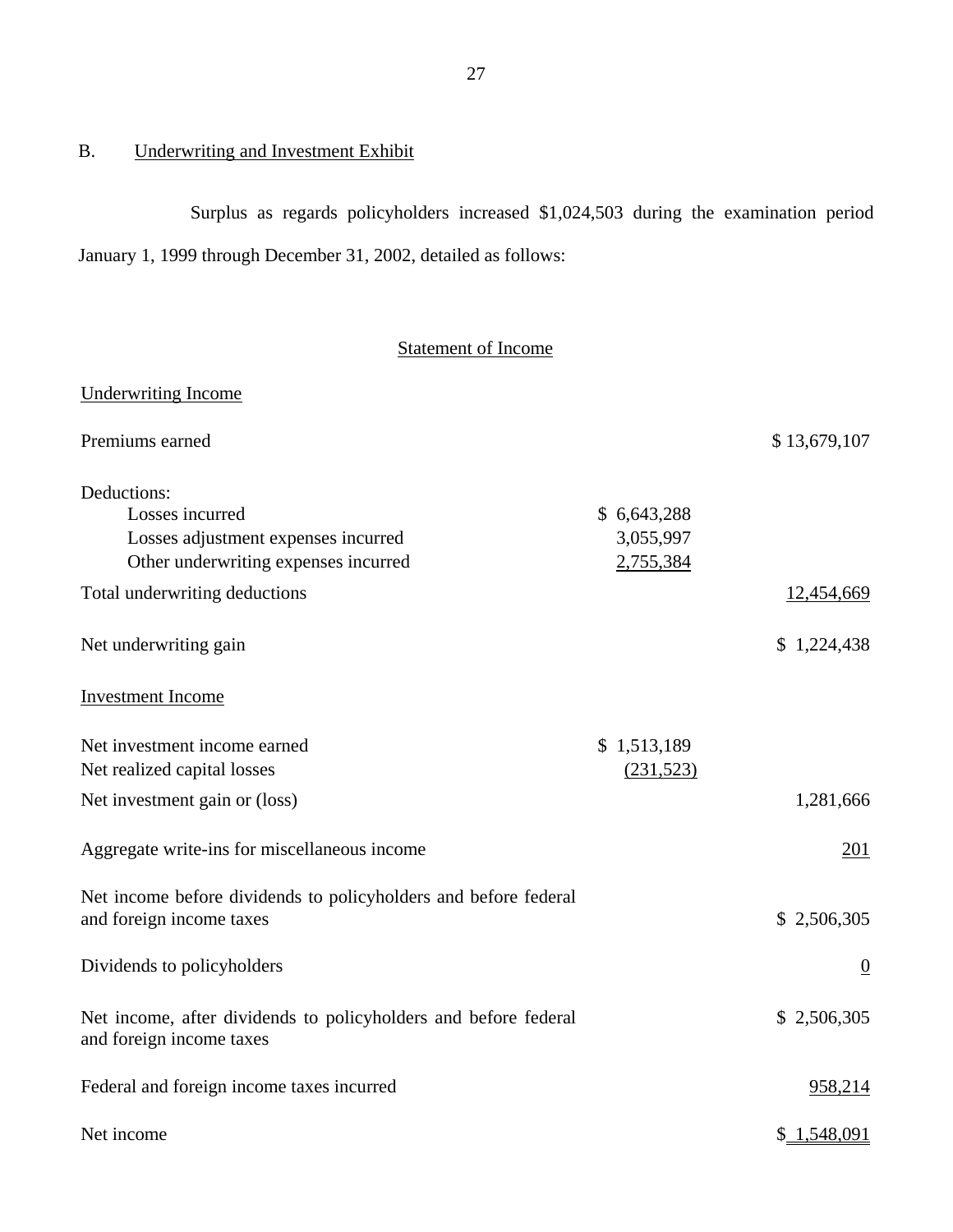### Capital and Surplus Account

<span id="page-29-0"></span>

| Surplus as regards policyholders per report on |  |
|------------------------------------------------|--|
| examination as of December 31, 1998            |  |

## \$2,720,724

|                                                          | Gains in<br>Surplus | Losses in<br>Surplus |           |
|----------------------------------------------------------|---------------------|----------------------|-----------|
| Net income                                               | \$1,548,091         |                      |           |
| Net unrealized capital gains or (losses)                 |                     | \$163,456            |           |
| Change in non-admitted assets                            |                     | 610,639              |           |
| Cumulative effect of changes in accounting<br>principles | 369,690             |                      |           |
| Aggregate write-ins for gains and losses in surplus      | $\overline{0}$      | 119,183              |           |
| Total increases and decreases                            | \$1,917,781         | \$893,278            |           |
| Net increase (decrease) in surplus                       |                     |                      | 1,024,503 |
| Surplus as regards policyholders per report on           |                     |                      |           |
| examination as of December 31, 2002                      |                     |                      |           |

## **4. LOSSES AND LOSS ADJUSTMENT EXPENSES**

The examination liability for the captioned items of \$7,114,099 is \$400,000 more than the \$6,714,099 reported by the Company in its December 31, 2002, filed annual statement. The examination change is due to the following: The \$400,000 additional reserve amount represents an increase to the Company's overall net carried reserves as determined by the actuarial analyses performed by the Department, conducted in accordance with generally accepted actuarial principles and was based on statistical information contained in the Company's internal records and in its filed annual statements.

There were numerous problems with the year-end loss reports that the Company provided to the examiners to support the Company's Schedule P reporting, including errors relating to duplicate claim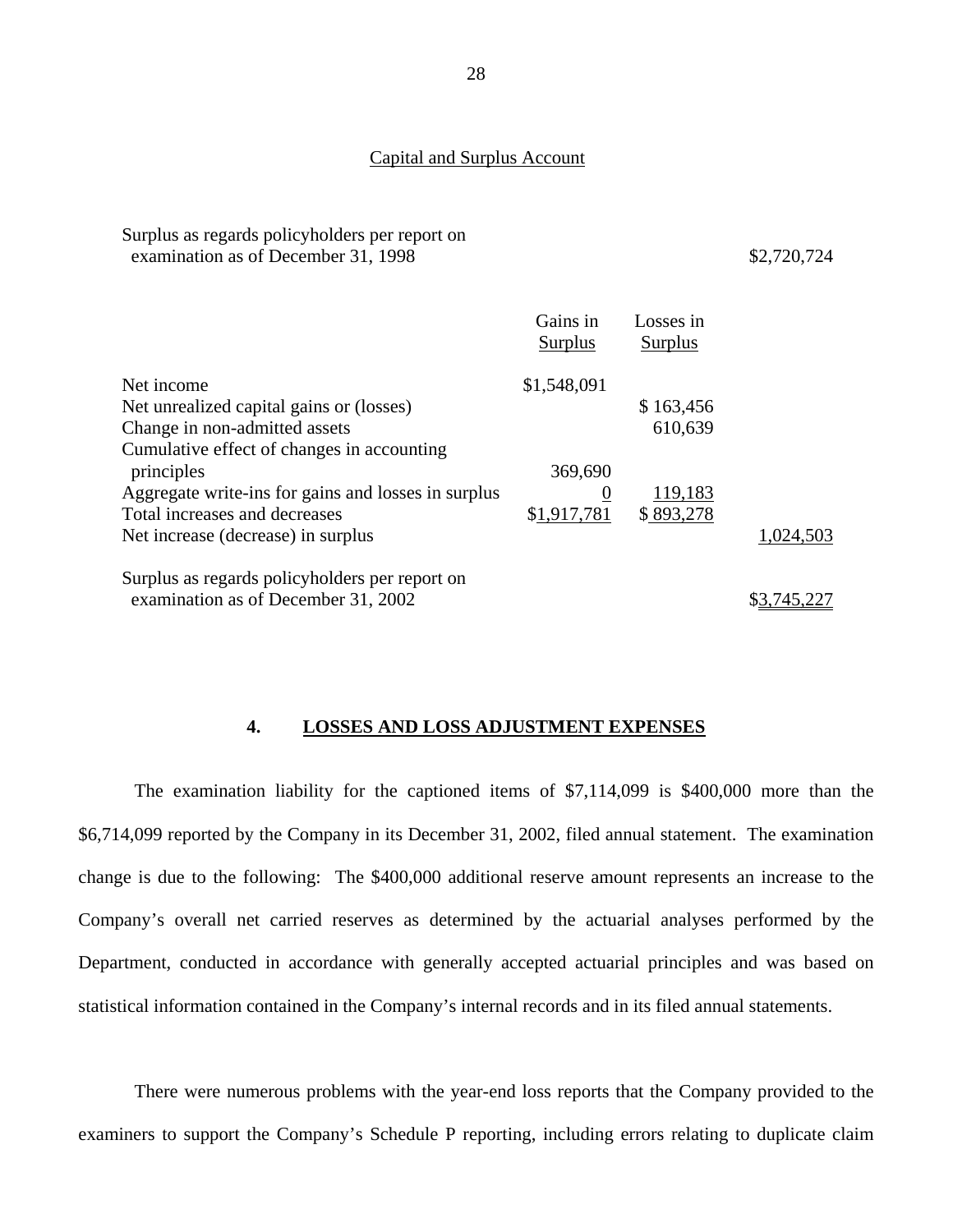<span id="page-30-0"></span>payments and loss reserve amounts.

Additionally, the Company continues to omit in its Schedule P reporting actual and anticipated subrogation amounts on paid and outstanding losses and reports incomplete claim count information in Schedule P to the Company's 2002 Annual Statement.

Based on examination review, it is recommended that:

- Management maintain complete internal records to support the paid and outstanding loss information reported in Schedule P of the Company's workers' compensation insurance line;
- It is recommended that management maintain complete internal records to support the paid and outstanding loss information reported in the Schedule P of the Company's commercial automobile liability insurance line;
- It is again recommended that the Company follow the NAIC Annual Statement Instructions by reporting in Schedule P amounts received and anticipated for salvage and subrogation;
- It is recommended that the Company follow the Annual Statement Instructions by reporting complete and accurate claims count information in each of the required sections of Schedule P.

## **5. CEDED REINSURANCE BALANCES PAYABLE**

The examination liability of \$7,473,220 is \$831,220 greater than the \$6,642,000 reported by the

Company in its December 31, 2002 filed annual statement. The examination increase is attributable to a calculation error made by the Company in computing the amount of 2002 fourth quarter ceded reinsurance payable to its reinsurer.

## **6. MARKET CONDUCT ACTIVITIES**

In the course of this examination, a review was made of the manner in which the Company conducts its business practices and fulfills its contractual obligations to policyholders and claimants. The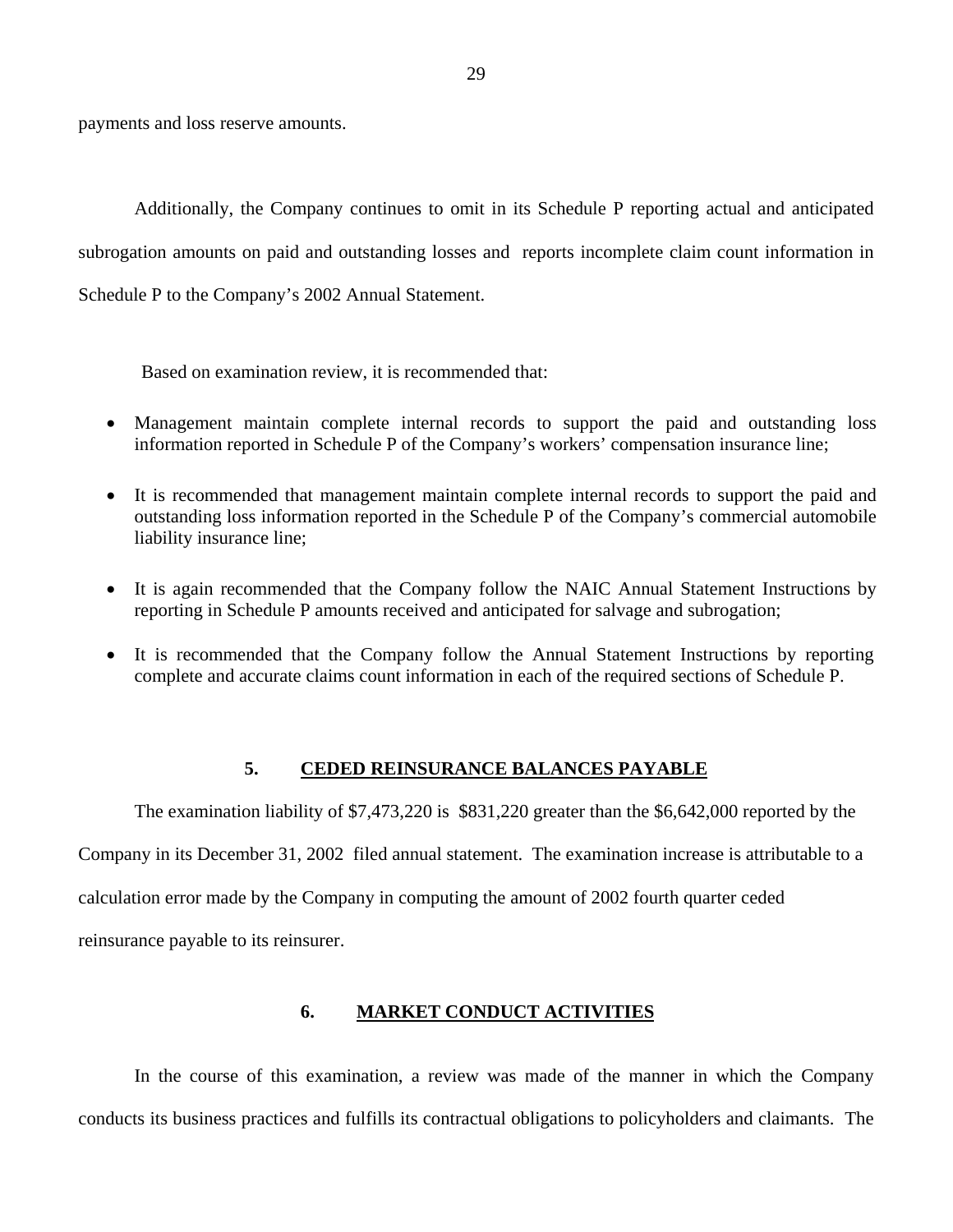review was general in nature and is not to be construed to encompass the more precise scope of a market conduct investigation, which is the responsibility of the Market Conduct Unit of the Property Bureau of this Department.

The general review was directed at practices of the Company in the following areas:

- A. Sales and advertising
- B. Underwriting
- C. Rating
- D. Claims and complaint handling

No problem areas were encountered.

# **7. COMPLIANCE WITH PRIOR REPORT ON EXAMINATION**

The prior report on examination contained twenty-seven recommendations as follows (page numbers refer to the prior report):

| <b>ITEM</b> |                                                                                                                                                          | PAGE NO. |
|-------------|----------------------------------------------------------------------------------------------------------------------------------------------------------|----------|
| A           | Management                                                                                                                                               |          |
| i.          | It was recommended that board members who are unable or unwilling to<br>attend meetings resign or be replaced.                                           | 5        |
|             | The Company has complied with this recommendation.                                                                                                       |          |
| ii.         | It is recommended that the Company comply with its by-laws and only<br>pay directors' fees to those board members who actually attend board<br>meetings. | 5        |
|             | The Company has complied with this recommendation.                                                                                                       |          |
| iii.        | The Company pays compensation to three officers whose job functions<br>are not performed at the Company's site. There is no documentation of             | 6        |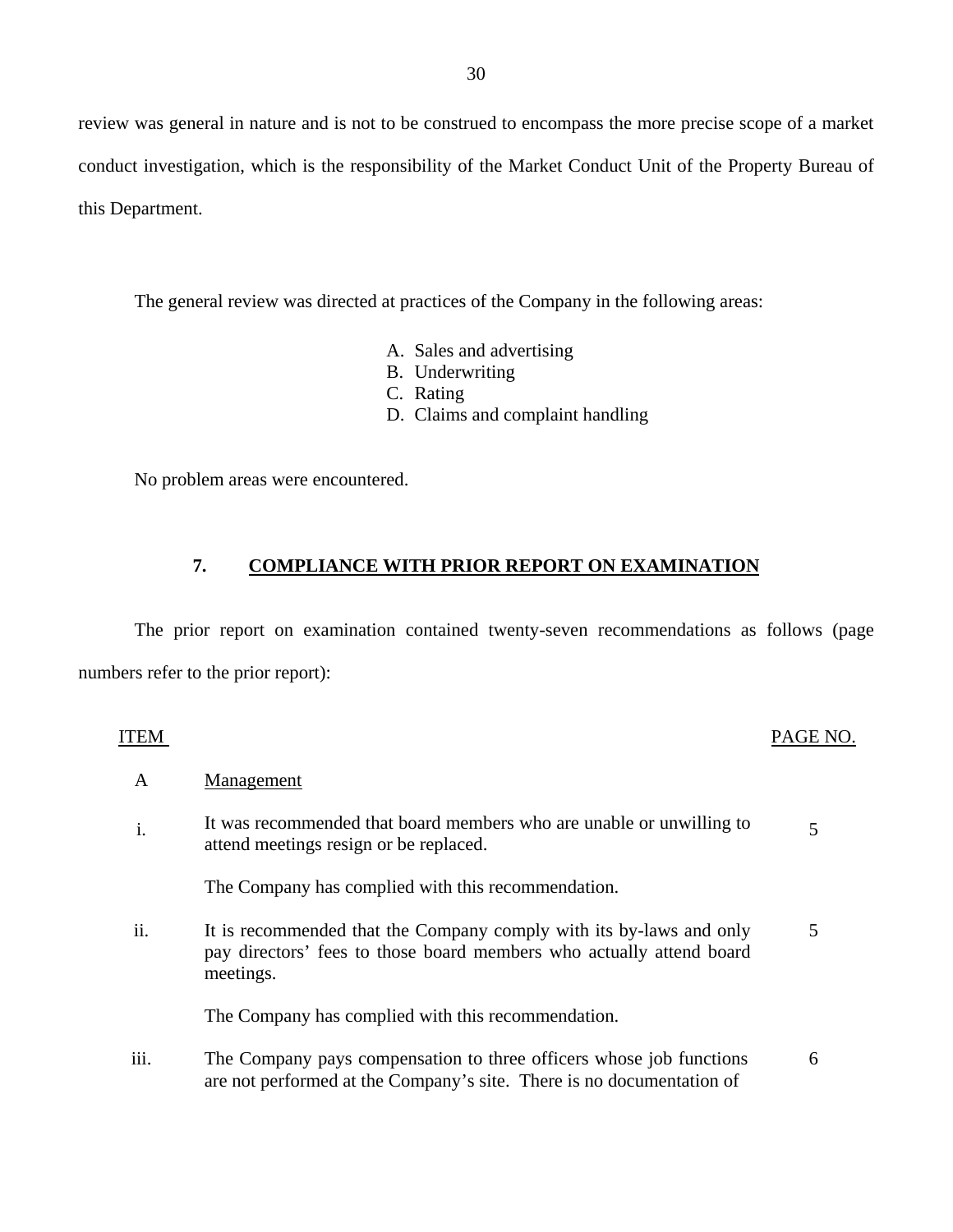# ITEM PAGE NO.

The Company did not comply with this recommendation. A similar recommendation is stated under the current examination

## B. Territory and Plan of Operation

The Company increased its capital stock account without amending its charter as required pursuant to Section 1206 of the New York Insurance Law. It is recommended that the Company comply with said insurance statute prior to implementing changes to its capital stock account.

7

8

9

This recommendation does not apply as there were no capital stock changes during the current examination.

# C. Reinsurance

It is recommended that the Company secure signatures from all its reinsurers in order to properly execute its reinsurance agreements.

The Company has complied with this recommendation.

## D. Holding Company System

i. It is recommended that the Company comply with the NAIC Annual Statement Instructions and complete Schedule Y reflecting the Company together with each affiliated person within the holding company system on its organizational chart. 9

The Company has complied with this recommendation.

ii. It is recommended that the Company pursuant to the Department's Regulation 52 file an amended organizational chart with its annual holding company registration statement that is reflective of those affiliates currently comprising Hereford's holding company system.

The Company complied with this recommendation.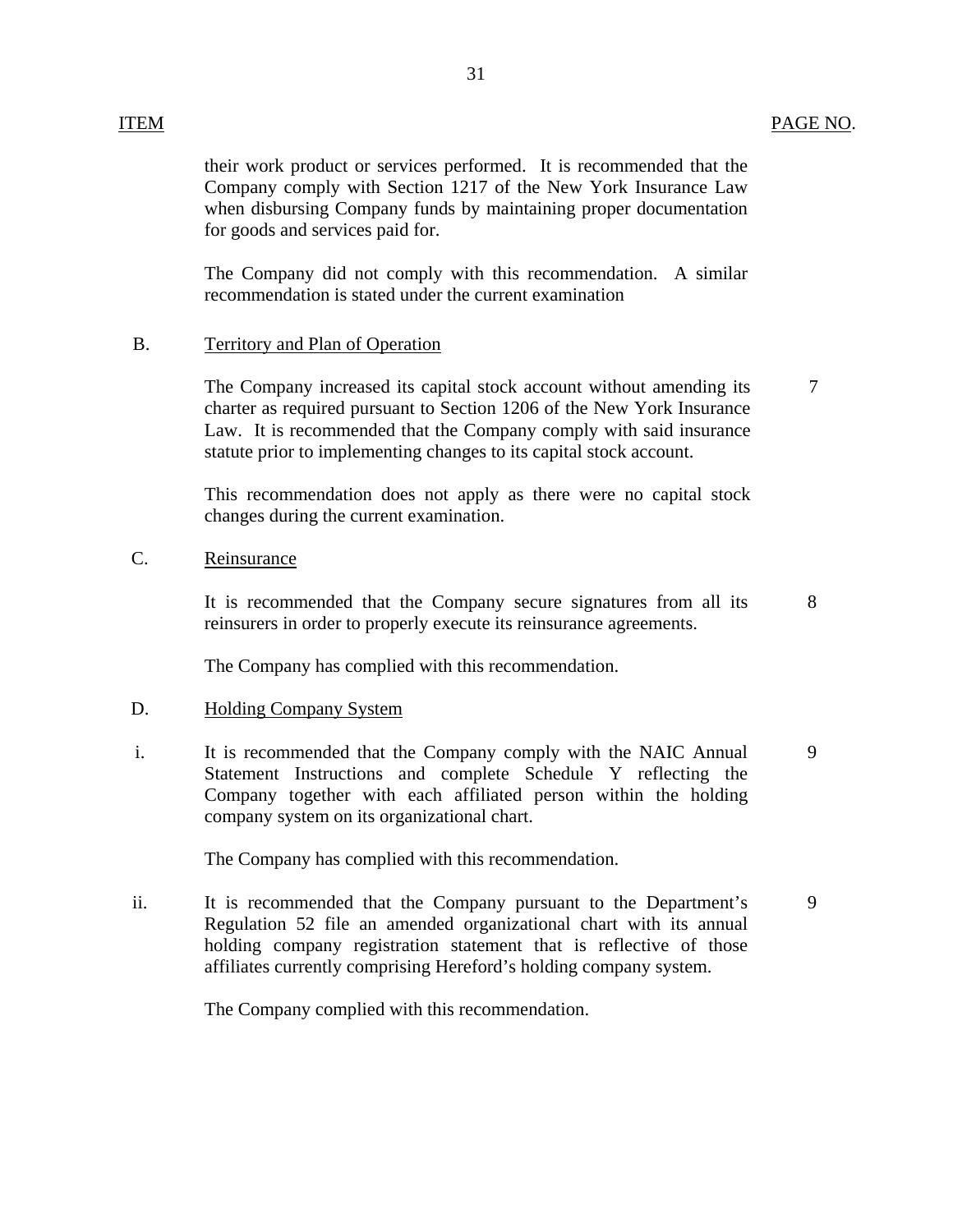## ITEM PAGE NO.

iii. The Company has an existing sub-lease agreement with an affiliate for 10 rental of its current office facility which was not submitted for the Department's approval pursuant to Section 1505(d) of the New York Insurance Law. It is recommended that the Company file the subject agreement pursuant to the aforementioned statute.

The Company has complied with this recommendation.

iv. It is further recommended that the shared construction and other 10 incidental costs between Hereford and any member of the holding company system be submitted to the Department for approval pursuant to Section 1505(d) of the New York Insurance Law.

The Company has complied with this recommendation.

- E. Conflict of Interest Statements ("CIS")
- i. It is recommended that the Company exercise greater care in 10-11 maintaining CIS records and obtaining completed CIS from officers and directors.

The Company did not comply with this recommendation. A similar recommendation is stated in this report on examination.

ii. The Company should establish procedures for enforcing its conflict of 10-11 interest policy enabling its board of directors to properly oversee and handle any potential conflict of interest.

> The Company did not comply with this recommendation. A similar recommendation is stated in this report on examination.

iii. The board of directors should maintain complete minutes of its 10-11 proceedings involving conflicts of interest.

> The Company did not comply with this recommendation. A similar recommendation is stated in this report on examination.

F. Abandoned Property Law

It is recommended that the Company make appropriate abandoned 12 property filings with the State and submit unclaimed funds in accordance with Section 1316 of the New York Abandoned Property Law.

The Company has complied with this recommendation.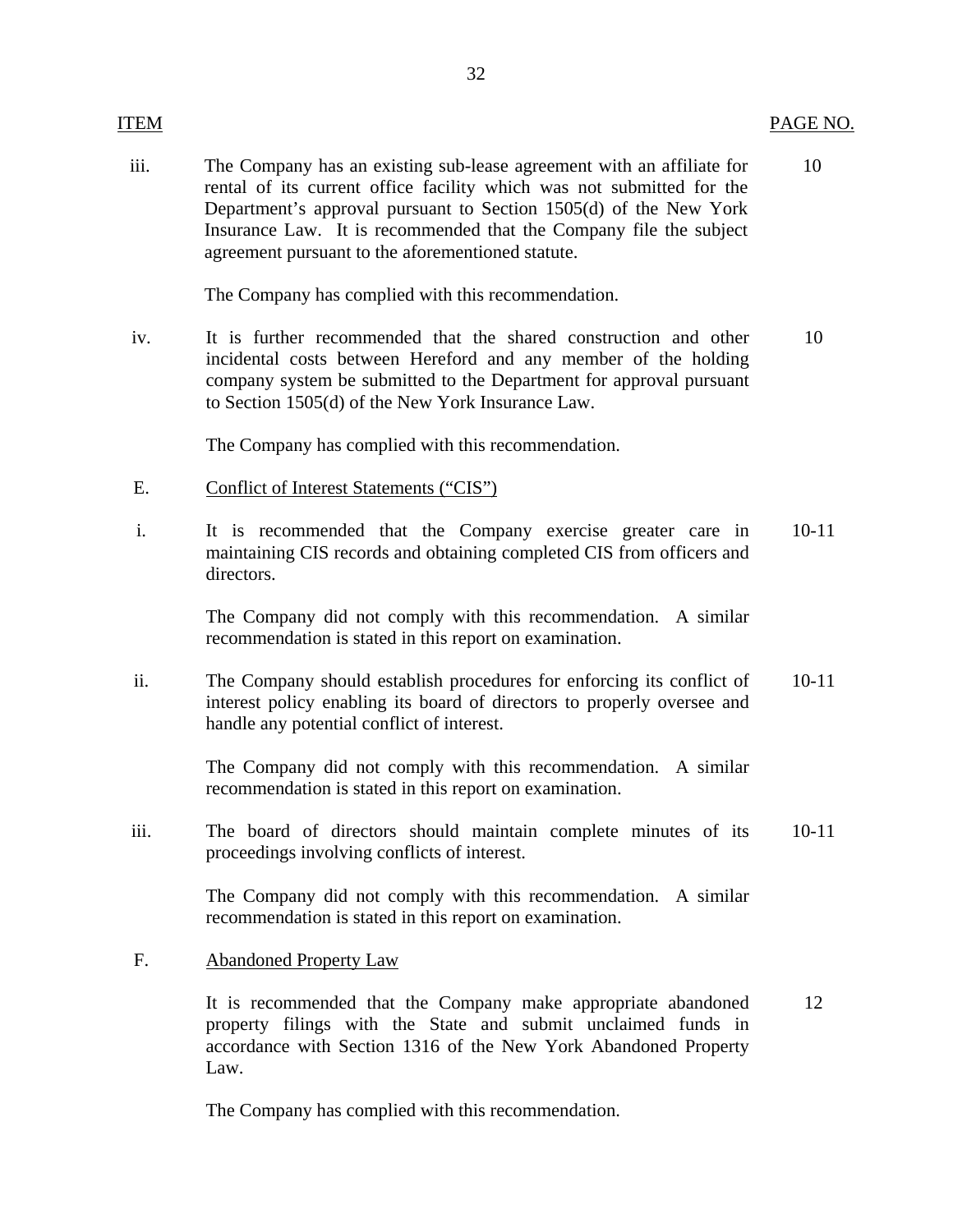## G. Accounts and Records

## i. Relocation of Home Office

It is recommended that the Company file an amended charter pursuant 12 to Section 1206 reflecting the change of location of its home office.

This recommendation no longer applies as the Company's current statutory home office remained at the same location as the prior address.

## ii. Annual Statement

(a) It is recommended that the Company exercise greater care in preparing Company accounting and financial reporting information. 13

> The Company did not comply with this recommendation. A similar recommendation is stated in this report on examination.

It is recommended that the Company's CPA report include information about the Company's internal control system as required by Section 307(b)(1) of the New York Insurance Law and by Department Regulation 118. 13

The Company did not comply with this recommendation. A similar recommendation is stated in this report on examination.

## iii. Reinsurance

(a) It is recommended that the Company calculate ceded reinsurance premiums and commissions in accordance with the reinsurance contract and annual statement instructions. 13

> The Company did not comply with this recommendation. A similar recommendation is stated in this report on examination.

(b) It is further recommended that the ceded reinsurance premiums account balance agree between the annual statement and the Company trial balance. 13

The Company has complied with this recommendation.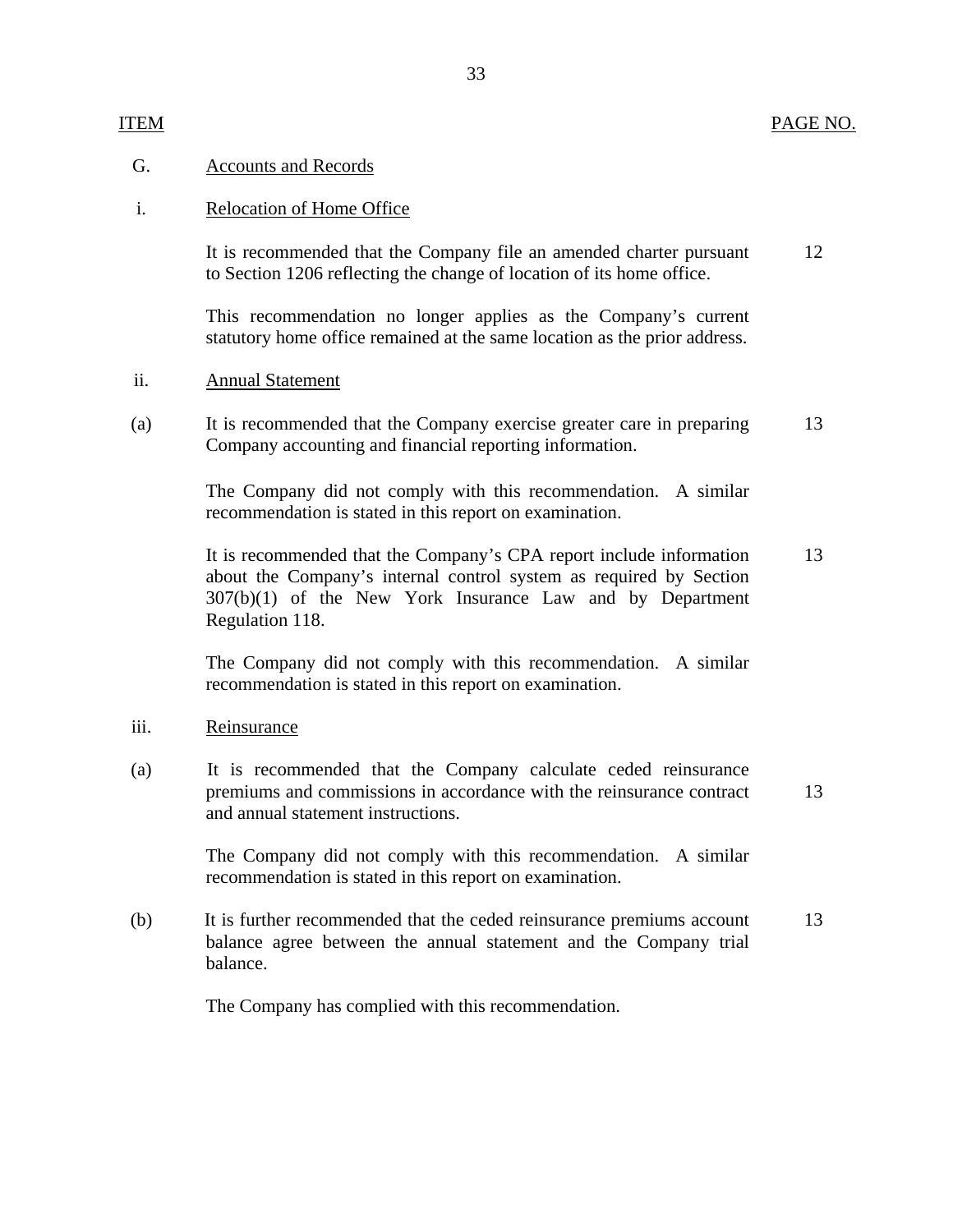## iv. Cash Account

(a) It is recommended that the Company exercise greater care to eliminate 13-14 clerical errors when preparing its monthly reconciliations and reconcile differences between ledger accounts and cash journals.

The Company has complied with this recommendation.

(b) It is recommended that the Company cancel uncashed checks after six 14 months have passed and issue replacement checks.

> The Company did not comply with this recommendation. A similar recommendation is stated in this report on examination.

(c) It is recommended that no Company officer be allowed to issue checks 14 payable to him or her self and that checks may only be issued to officers by other officers.

The Company has complied with this recommendation.

- v. Investments
- (a) It is recommended that the Fleet Statement include the CUSIP numbers 14 to bonds reported, that bonds acquired by the Company investment broker be deposited in a bank custodial account and the Company file with the NAIC SVO to have its newly acquired securities valued within a reasonable time frame.

The Company complied with all of the recommendations except for filing with the NAIC SVO newly acquired securities for rating within a reasonable time frame. This recommendation is stated in this report on examination.

(b) It is further recommended that the Company report its stock investments 14 in the proper account in accordance with the NAIC annual statement instructions.

The Company has complied with this recommendation.

(c) It is recommended that the Company establish a bank custodial 14 agreement for safekeeping purposes.

> The Company did not comply with this recommendation. A similar recommendation is stated in this report on examination.

## 34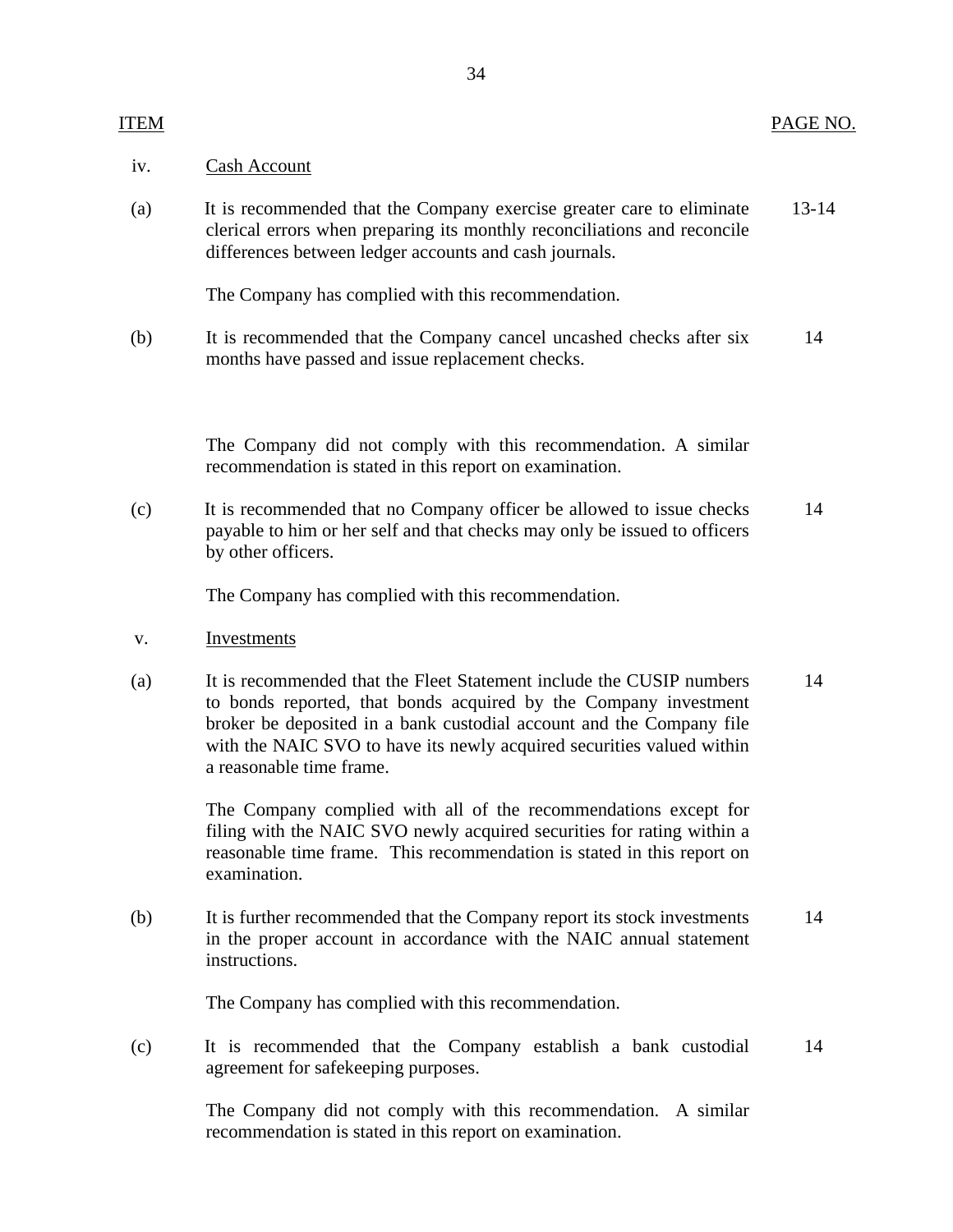# vi Losses

- (a) It is recommended that the Company establish and maintain accounting records of its anticipated subrogation. 15
- (b) In addition, it is recommended that the Company report both paid and unpaid losses net of its subrogation in Schedule P of its annual statement. 15

The Company has not fully complied with this recommendation.

(c) It is recommended that the Company and its claims administrator update and coordinate claims payments and reserves information in order to eliminate discrepancies between the two. 15

> This recommendation no longer applies due to the Company's claims and loss management performed in-house.

## **8. SUMMARY OF COMMENTS AND RECOMMENDATIONS**

## ITEM PAGE NO.

## A. Management

| $\mathbf{i}$ | It is recommended that the Company amend its by-laws to allow for<br>attendance via conference call.                                                                                                                                                                                                               | 4 |
|--------------|--------------------------------------------------------------------------------------------------------------------------------------------------------------------------------------------------------------------------------------------------------------------------------------------------------------------|---|
| ii           | It is recommended that the Company comply with the provisions of<br>Section 1411(a) of the New York Insurance Law.                                                                                                                                                                                                 | 5 |
| iii          | It is recommended that the Company comply with Article IV, Sections<br>4 and 7 of its by-laws by having its vice presidents and treasurer be full-<br>time active members of the Company's executive management and<br>fulfill their duties, as indicated in the Company's by-laws, as officers of<br>the Company. | 6 |
| iv           | It is recommended that the Company's financial statements be sworn to<br>by those principal officers that are fully knowledgeable with the<br>corporate and financial affairs reported in the Company's filed<br>financial statements.                                                                             | 6 |
| v            | It is again recommended that the Company cease disbursing funds to                                                                                                                                                                                                                                                 |   |

those individuals who are not providing either goods or service to the Company. It is further recommended that the Company comply with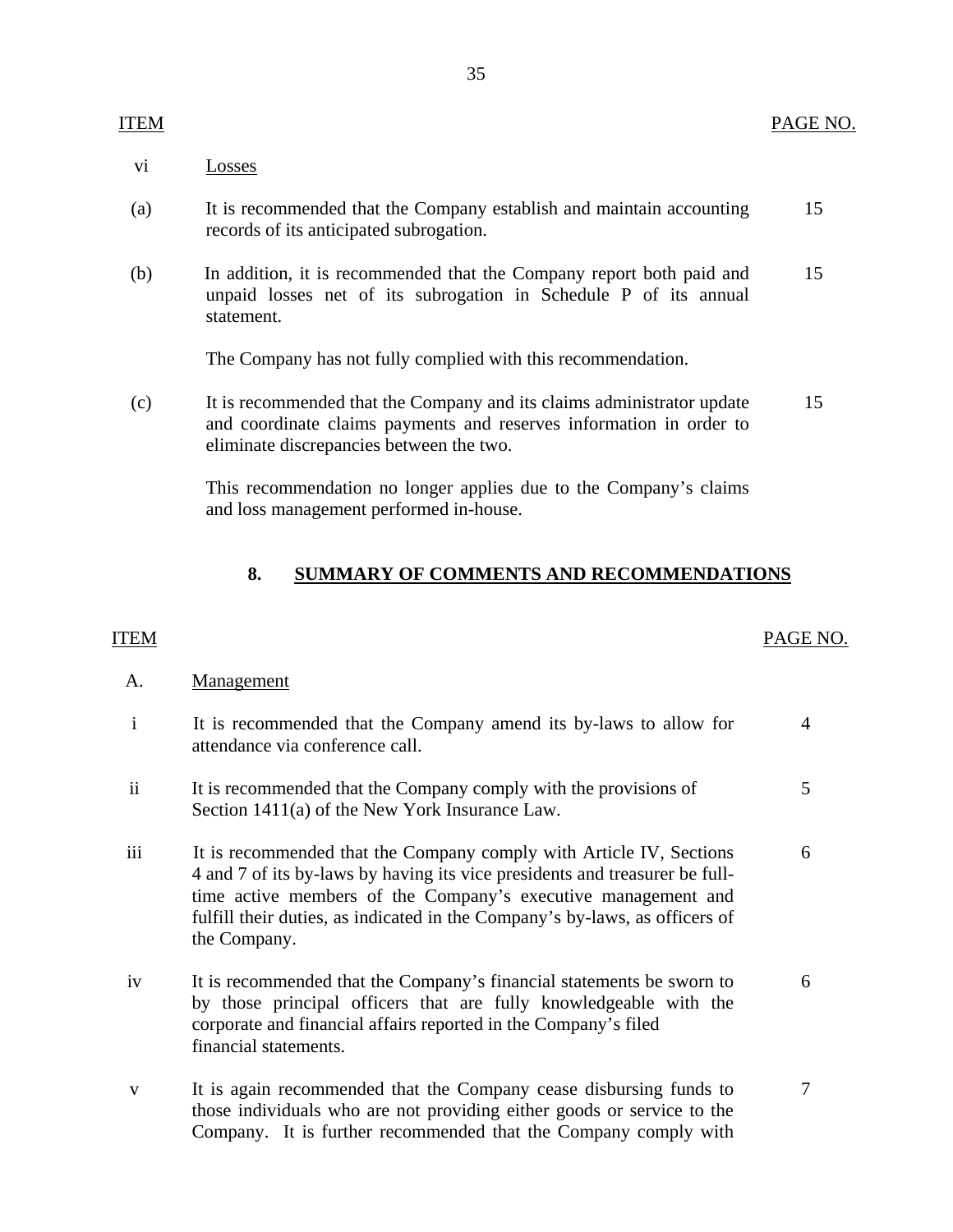| <b>ITEM</b>     |                                                                                                                                                                                                                                                                                                                                                                                                                                                                  | PAGE NO. |
|-----------------|------------------------------------------------------------------------------------------------------------------------------------------------------------------------------------------------------------------------------------------------------------------------------------------------------------------------------------------------------------------------------------------------------------------------------------------------------------------|----------|
|                 | the provisions of Section 1217 of the New York Insurance Law. The<br>Company is reminded of its fiduciary responsibility to protect the<br>interest of Hereford's policyholders and of its obligation to disburse<br>Company's funds in a prudent manner.                                                                                                                                                                                                        |          |
| vi              | It is recommended that the Company ensure that the officers and<br>directors properly disclose all required information on their conflict of<br>interest statements.                                                                                                                                                                                                                                                                                             | 7        |
| vii             | It is recommended that the Company obtain adequate fidelity bond<br>coverage commensurate with its exposure.                                                                                                                                                                                                                                                                                                                                                     | 8        |
| <b>B.</b>       | Reinsurance                                                                                                                                                                                                                                                                                                                                                                                                                                                      |          |
| $\mathbf{i}$    | It is recommended that the Company amend its excess of loss<br>reinsurance agreement to specify that any arbitration proceedings will<br>be governed by New York Law and that any offsets are in accordance<br>with Section 7427 of the New York Insurance Law.                                                                                                                                                                                                  | 11       |
| $\mathbf{ii}$   | It is recommended that prior to effecting new reinsurance agreement(s)<br>or amendment(s) to existing agreements, the Company file such<br>transactions with the Department for review pursuant to Section<br>$1308(e)(1)$ of the New York Insurance Law.<br>Subsequent to this<br>examination, management complied with examiners' request by filing<br>both workers' compensation and taxi liability quota share agreements<br>with the Department for review. | 12       |
| $\mathcal{C}$ . | <b>Holding Company System</b>                                                                                                                                                                                                                                                                                                                                                                                                                                    |          |
| $\mathbf{i}$    | It is recommended that the Company file annual holding company<br>registration statements for all prior years under the current examination<br>period as well as for the 2003 year pursuant to Part 80-1.4 of<br>Department Regulation 52.                                                                                                                                                                                                                       | 14       |
| ii              | It is recommended that the Company fully comply with Department<br>Regulation 52-A by filing in a timely manner its controlling producer<br>report no later than April 1 <sup>st</sup> of each year as required.                                                                                                                                                                                                                                                 | 15       |
| D               | <b>Accounts and Records</b>                                                                                                                                                                                                                                                                                                                                                                                                                                      |          |
|                 | <b>Cash Accounts</b>                                                                                                                                                                                                                                                                                                                                                                                                                                             |          |
| $\mathbf{i}$    | It is recommended that only full-time active employees of the Company<br>be listed as signatories for the Company's bank accounts.<br>All<br>signatories should be approved by the Company's board of directors.                                                                                                                                                                                                                                                 | 20       |
| $\rm ii$        | It is recommended that the Company implement proper segregation of                                                                                                                                                                                                                                                                                                                                                                                               | 20       |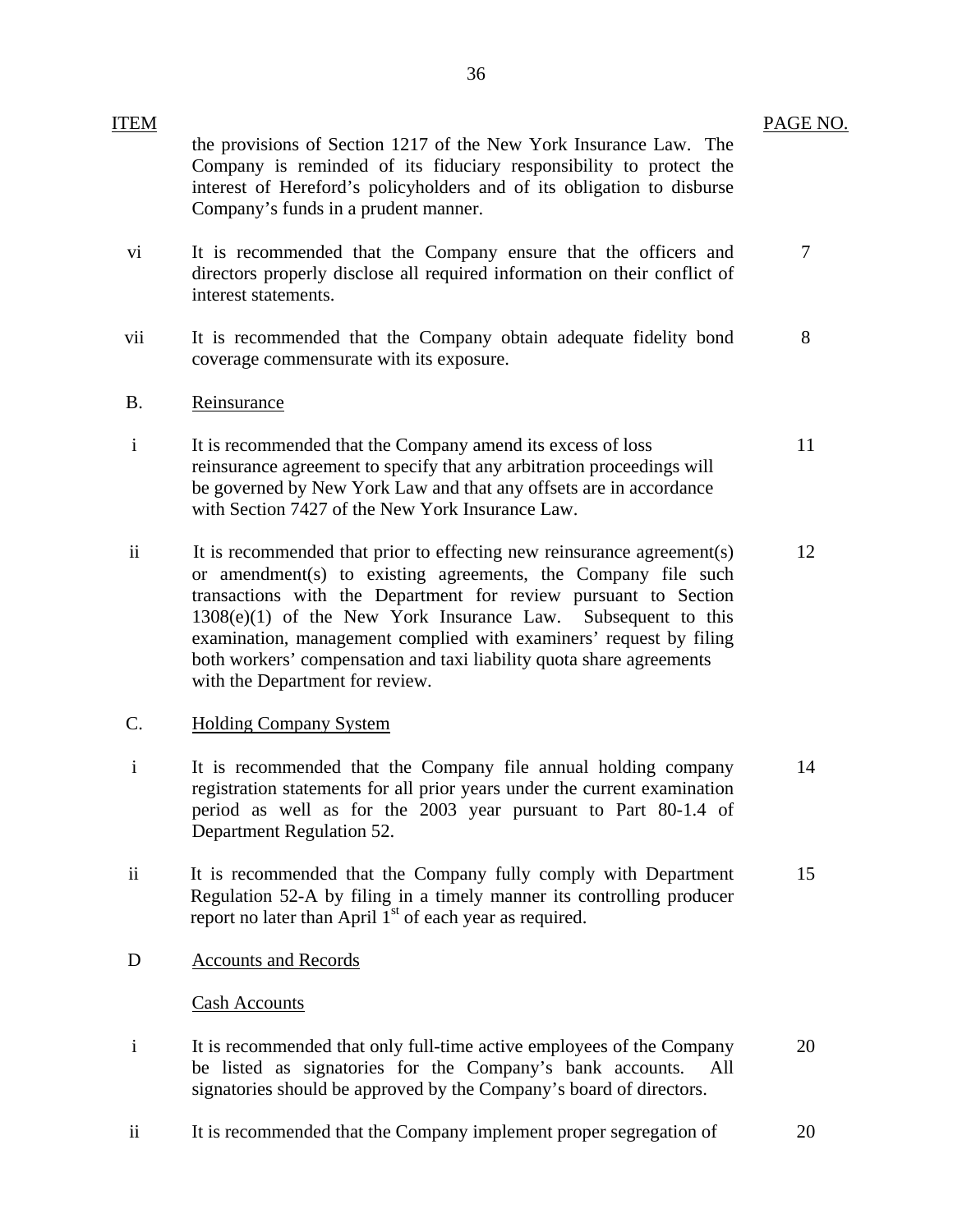| ITEM                     |                                                                                                                                                                                                                                                                                                                | PAGE NO. |
|--------------------------|----------------------------------------------------------------------------------------------------------------------------------------------------------------------------------------------------------------------------------------------------------------------------------------------------------------|----------|
|                          | duty regarding the Company's payroll, bank reconciliation and general<br>ledger maintenance functions.                                                                                                                                                                                                         |          |
| iii                      | It is recommended that management reconcile all bank accounts on a<br>monthly basis in order to ensure greater internal control over Company<br>cash accounts.                                                                                                                                                 | 20       |
| iv                       | It is recommended that management include more than one authorized<br>signatory to each Company bank account.                                                                                                                                                                                                  | 20       |
| $\mathbf V$              | It is recommended that long-standing open checks be researched and<br>cancelled or re-issued, if necessary.                                                                                                                                                                                                    | 20       |
|                          | <b>Investment Accounts</b>                                                                                                                                                                                                                                                                                     |          |
| $\mathbf{i}$             | It is recommended that the Company file all newly acquired<br>investments for security rating with the NAIC SVO.                                                                                                                                                                                               | 21       |
| $\overline{\textbf{ii}}$ | It is also recommended that the Company verify and ensure the validity<br>of the investment information contained in the Company's signed NAIC<br>SVO Compliance Certification filing.                                                                                                                         | 21       |
| iii                      | It is recommended that the Company implement a separate custodial<br>agreement with North Fork Bank ("NFB") applicable to Company<br>investments both managed and held by NFB pursuant to the parties'<br>investment management agreement.                                                                     | 21       |
| iv                       | It is recommended that management establish formal written investment<br>Management should further provide any investment<br>guidelines.<br>manager of the Company with the guidelines to be followed by the<br>managers in their decision making and administration of the Company's<br>investment functions. | 21       |
| $\mathbf{V}$             | It is recommended that the Company amend its existing custodial<br>agreement to incorporate the standard protective clauses prescribed by<br>the NAIC and also acknowledged by the Department as good public<br>policy.                                                                                        | 21       |
|                          | <b>Allocation of Expenses</b>                                                                                                                                                                                                                                                                                  |          |
| $\mathbf{i}$             | It is recommended that management comply with Sections 105.5 and<br>105.16 of Department Regulation 30 by reporting expenses in the proper<br>expense accounts.                                                                                                                                                | 22       |
| $\rm ii$                 | It is recommended that management comply with Section 107.4 of<br>Department Regulation 30 by allocating all ceding reinsurance                                                                                                                                                                                | 22       |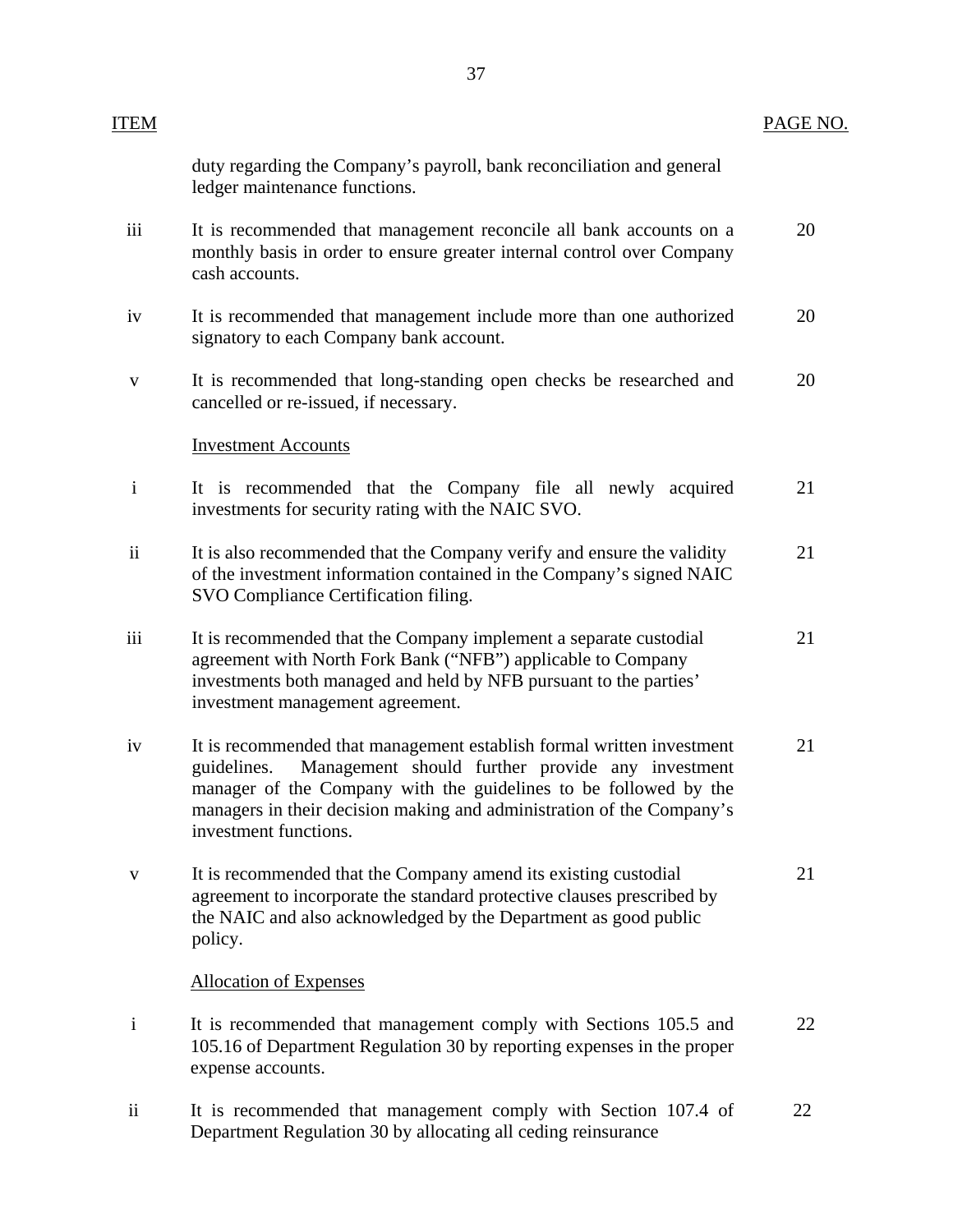|                | commissions to other underwriting expenses in the Company's filed<br>annual statements.                                                                                                                                                                                                                                                                               |    |
|----------------|-----------------------------------------------------------------------------------------------------------------------------------------------------------------------------------------------------------------------------------------------------------------------------------------------------------------------------------------------------------------------|----|
|                | <b>Record Retention</b>                                                                                                                                                                                                                                                                                                                                               |    |
| $\mathbf{i}$   | It is recommended that management update its year-end record retention<br>procedures to include electronic files in addition to the Company's<br>hardcopy files.                                                                                                                                                                                                      | 23 |
| $\ddot{\rm n}$ | It is recommended that management refrain from its current practice of<br>maintaining the Company's back-up workers' compensation electronic<br>data file off-site at the home of a staff employee. Instead, management<br>should establish a more reliable back-up procedure such as an<br>alternative back-up of Company files at an alternative off-site facility. | 23 |
|                | Certified Public Accountant ("CPA")                                                                                                                                                                                                                                                                                                                                   |    |
|                | It is again recommended that management comply with Section<br>307(b)(1) of the New York Insurance Law.                                                                                                                                                                                                                                                               | 24 |
| E.             | Losses and loss adjustment expenses                                                                                                                                                                                                                                                                                                                                   |    |
| $\mathbf{i}$   | It is recommended that management maintain complete internal records<br>to support the paid and outstanding loss information reported in<br>Schedule P of the Company's workers' compensation insurance and<br>commercial automobile lines.                                                                                                                           | 29 |
| ii.            | It is again recommended that the Company follow the NAIC Annual<br>Statement Instructions by reporting in Schedule P amounts received and<br>anticipated for salvage and subrogation.                                                                                                                                                                                 | 29 |
| iii            | It is recommended that the Company follow the NAIC Annual<br>Statement Instructions by reporting complete and accurate claims count                                                                                                                                                                                                                                   | 29 |

information in each of the required sections in Schedule P.

ITEM PAGE NO.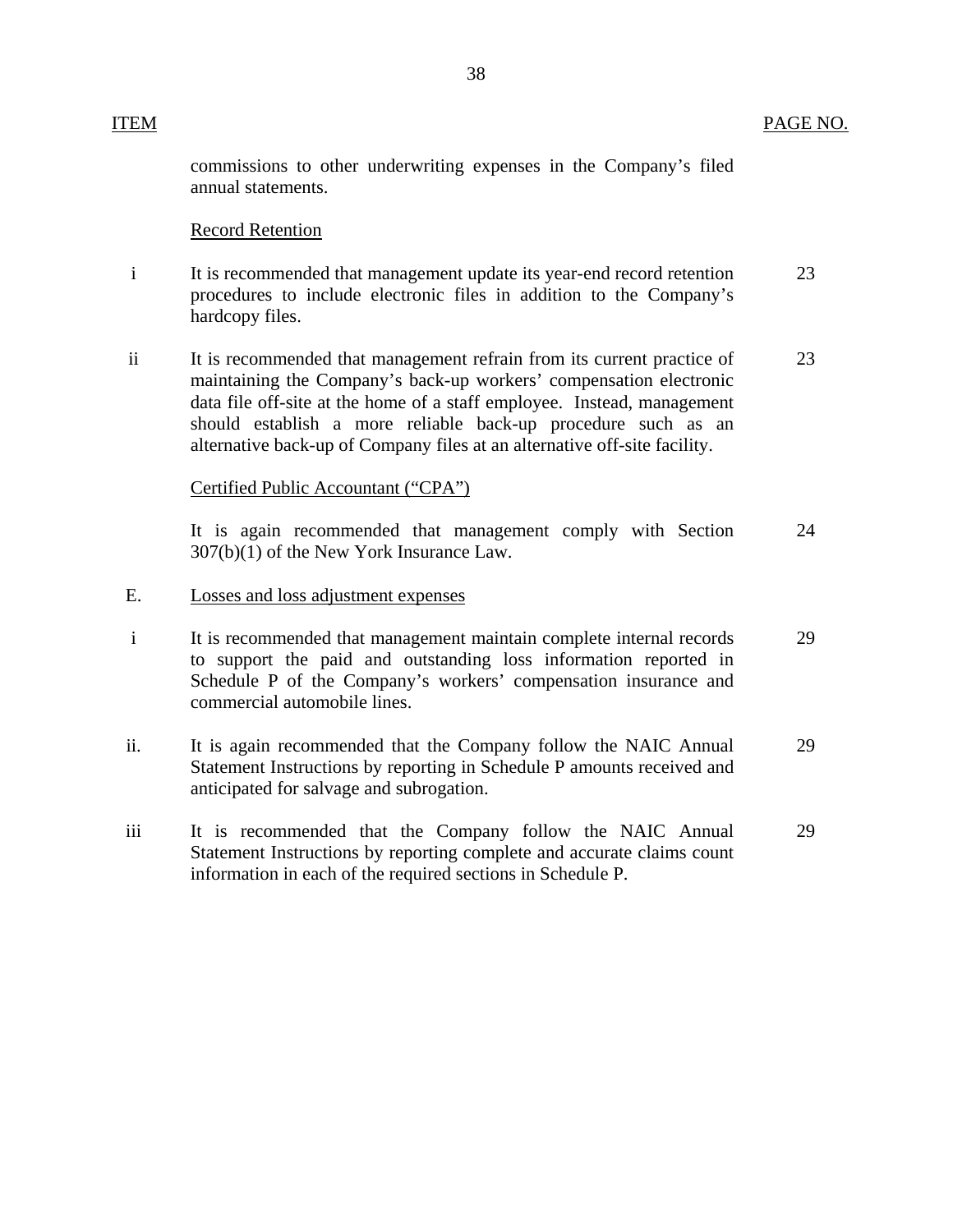Respectfully submitted,

 $\overline{\phantom{a}}$  /S/

 Kenneth I. Merritt Senior Insurance Examiner

STATE OF NEW YORK  $\qquad \, )$ )SS:  $\mathcal{L}$ COUNTY OF NEW YORK )

KENNETH MERRITT, being duly sworn, deposes and says that the foregoing report, subscribed to by him, is true to the best of his knowledge and belief.

 $\sqrt{S}/$ 

Kenneth Merritt

Subscribed and sworn to before me

this  $\_\_\_\_$  day of  $\_\_\_\_\_\_$ , 2005.